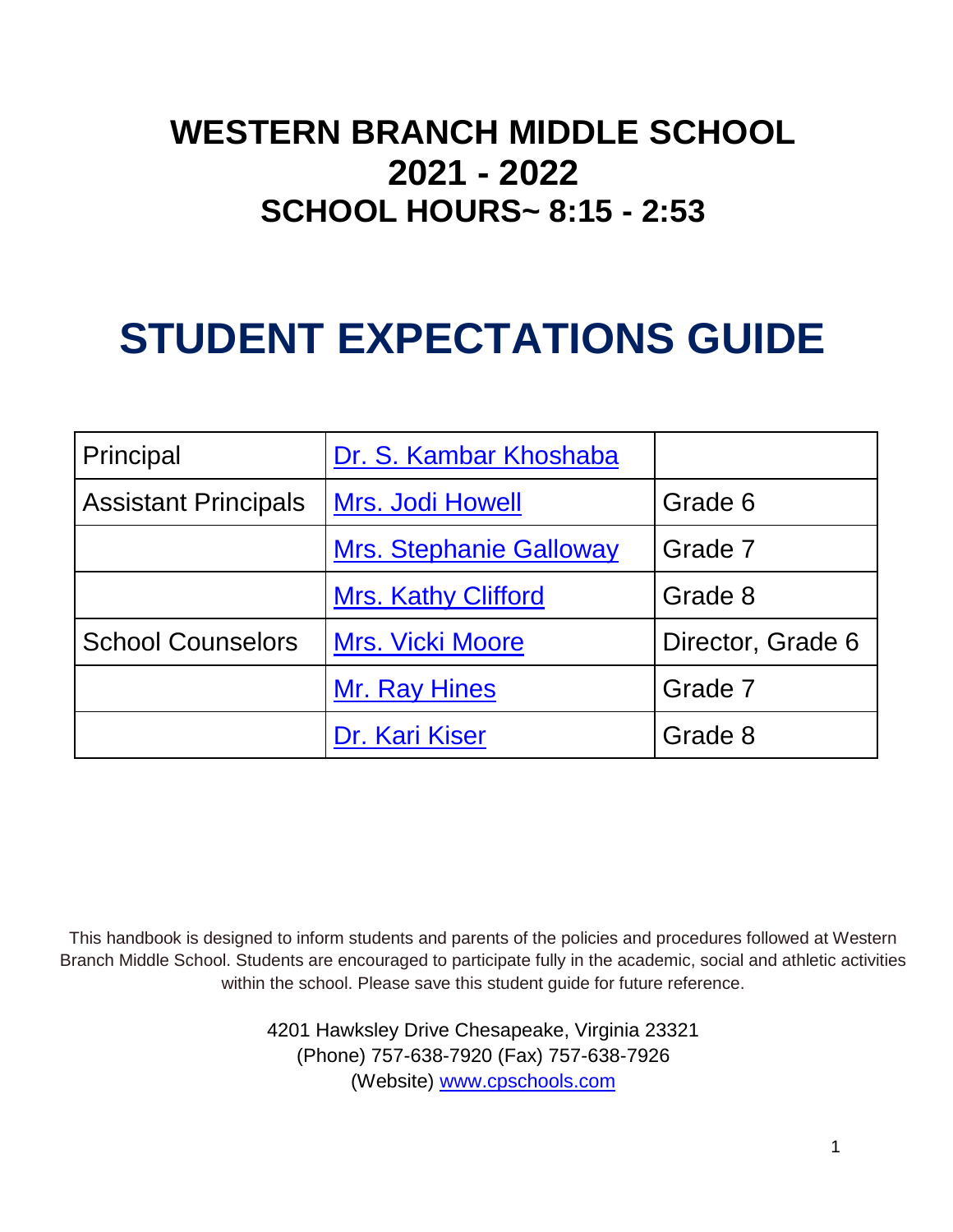### Table of Contents

[Mission Statement and Welcome](#page-4-0)

**[Attendance](#page-5-0)** 

### [Arrival/Dismissal](#page-6-0)

[Leaving/Returning During the Day](#page-7-0)

- **Tardy Arrival**
- · Classroom Tardy

[Bus Regulations](#page-8-0)

- · Bicycles
- · Skateboards

### **[Meals](#page-9-0)**

- **Breakfast**
- · Lunch

[ParentVue/StudentVue](#page-10-0)

Parent-Teacher Conferences

### **[School Closure](#page-11-0)**

**[Discipline](#page-11-1)** 

- School Conduct Leveled Responses
- · ROAR/PBIS Initiative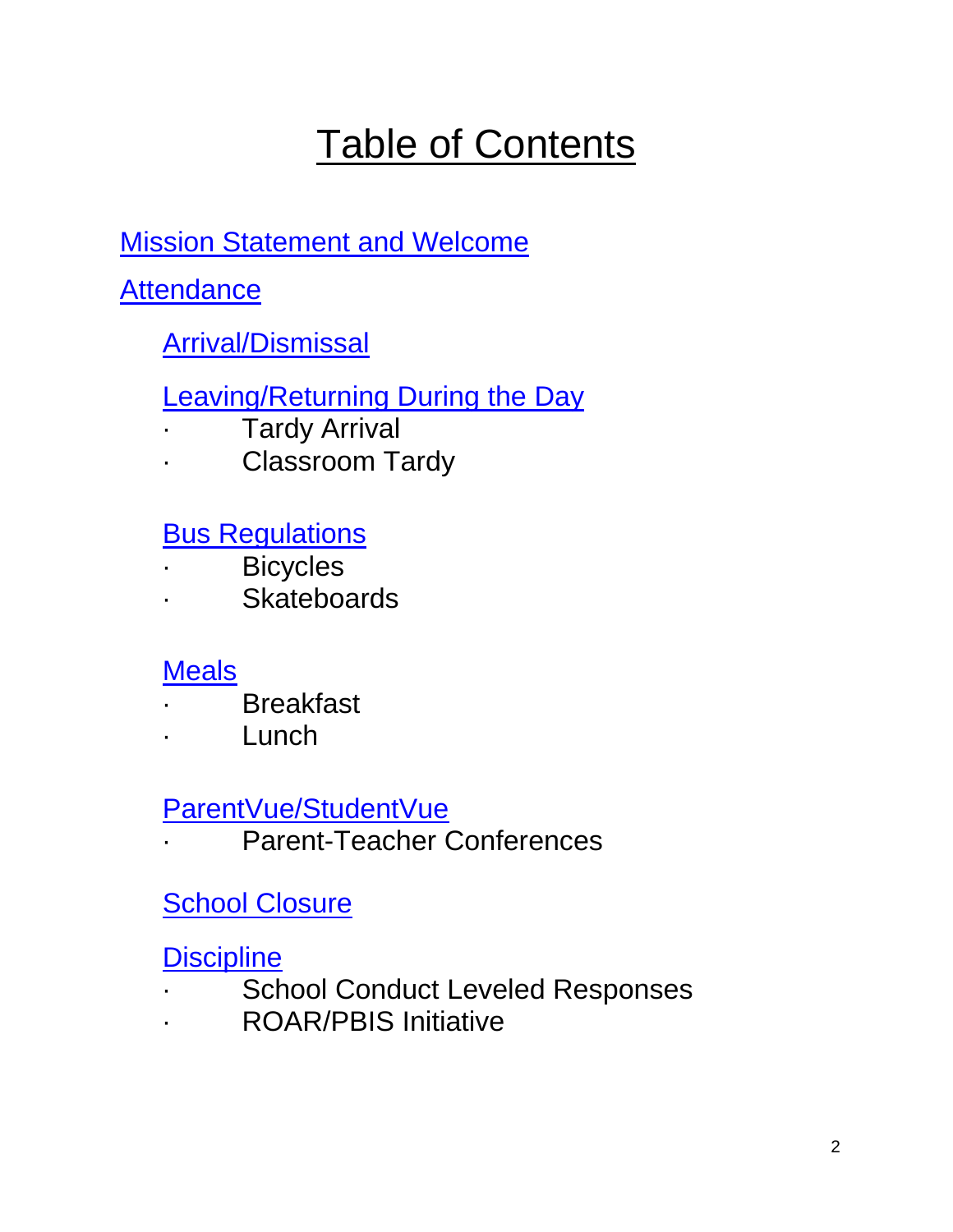**[Assemblies](#page-16-0)** 

[Forbidden Items on Property](#page-16-1)

[Cell Phone/Electronic Devices](#page-16-2)

[Honor Code Guidelines](#page-17-0)

[Drinks/Gum/Food](#page-19-0)

**[Safety Drills](#page-19-1)** 

- **Fire**
- · Tornado
- **Lockdown**

**[Fundraisers](#page-20-0)** 

**[Hall Passes](#page-20-1)** 

**[Internet Use](#page-21-0)** 

[PTSA/Membership](#page-21-1)

**[Special Deliveries](#page-21-2)** 

[Student Dress Code](#page-22-0)

**Office [Telephone](#page-23-0)** 

**[Visitors](#page-23-1)** 

[Clinic/Nurse](#page-25-0)

**[Request for Administration of Medication in Hampton Roads Schools](https://cpschools.com/student-support-services/wp-content/uploads/sites/8/2020/01/Administration_of_Medication_by_School_Accessible.pdf)**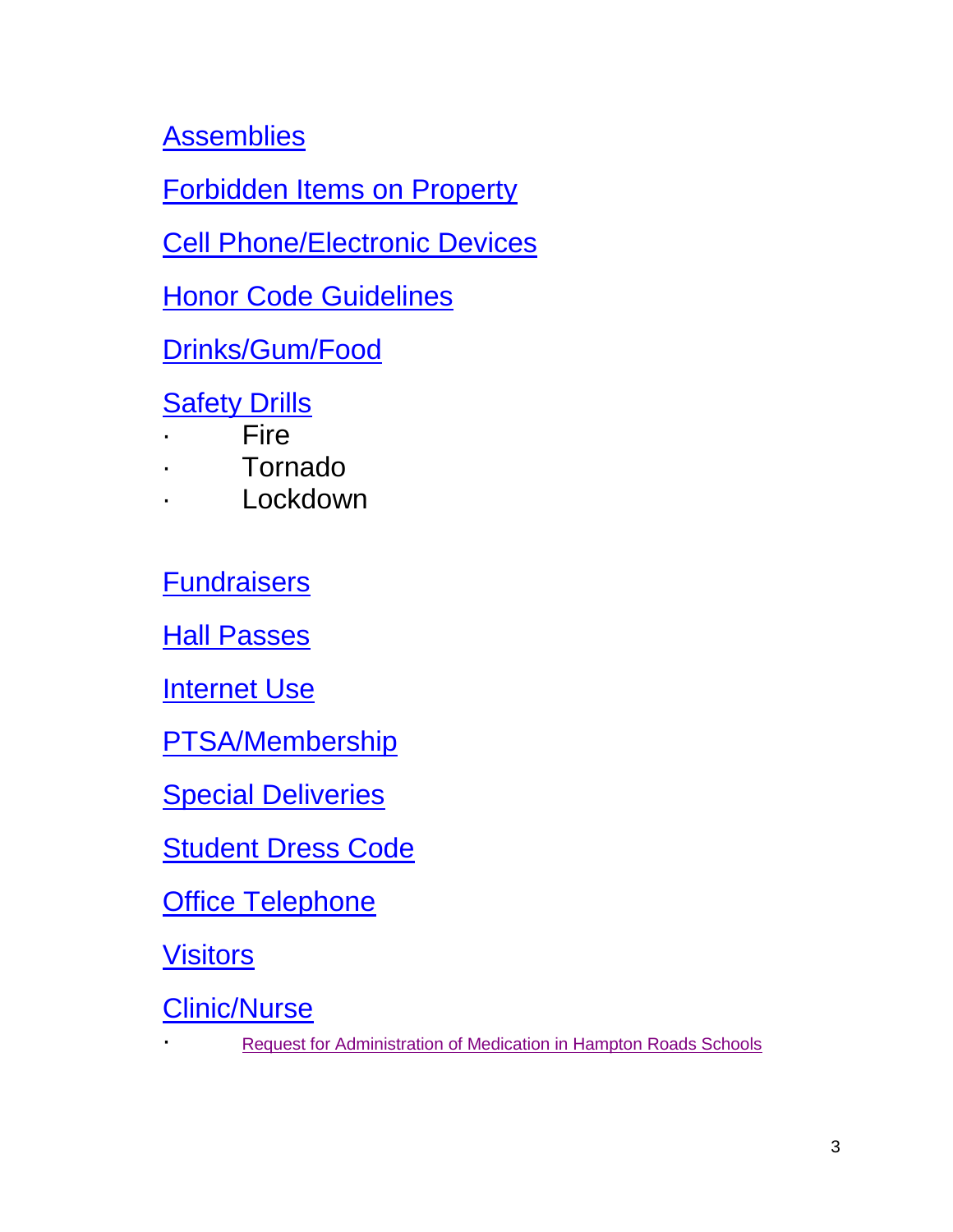**[Guidance](#page-25-1)** 

- **Withdrawals**
- **Transfers**

**[Grading Policy](#page-26-0)** 

5 C'S – [Profile of a Virginia Graduate](#page-27-0)

[High-Yield Strategies](#page-27-1)

Improving student performance and learning

[Make-up Work](#page-28-0)

**[Homework](#page-29-0)** 

**[Athletics](#page-29-1)** 

**[After School Activities](#page-30-0)** 

**[SCA](#page-30-1)** 

[Clubs/Intramurals](#page-30-2)

[Academic Awards](#page-31-0)

**[Honor Roll Recognition](#page-31-1)** 

[Book Bags](#page-31-2)

**[Physical Education](#page-32-0)** 

**[Transitions](#page-32-1)** 

[ROAR the Bruin Way Matrix](#page-33-0)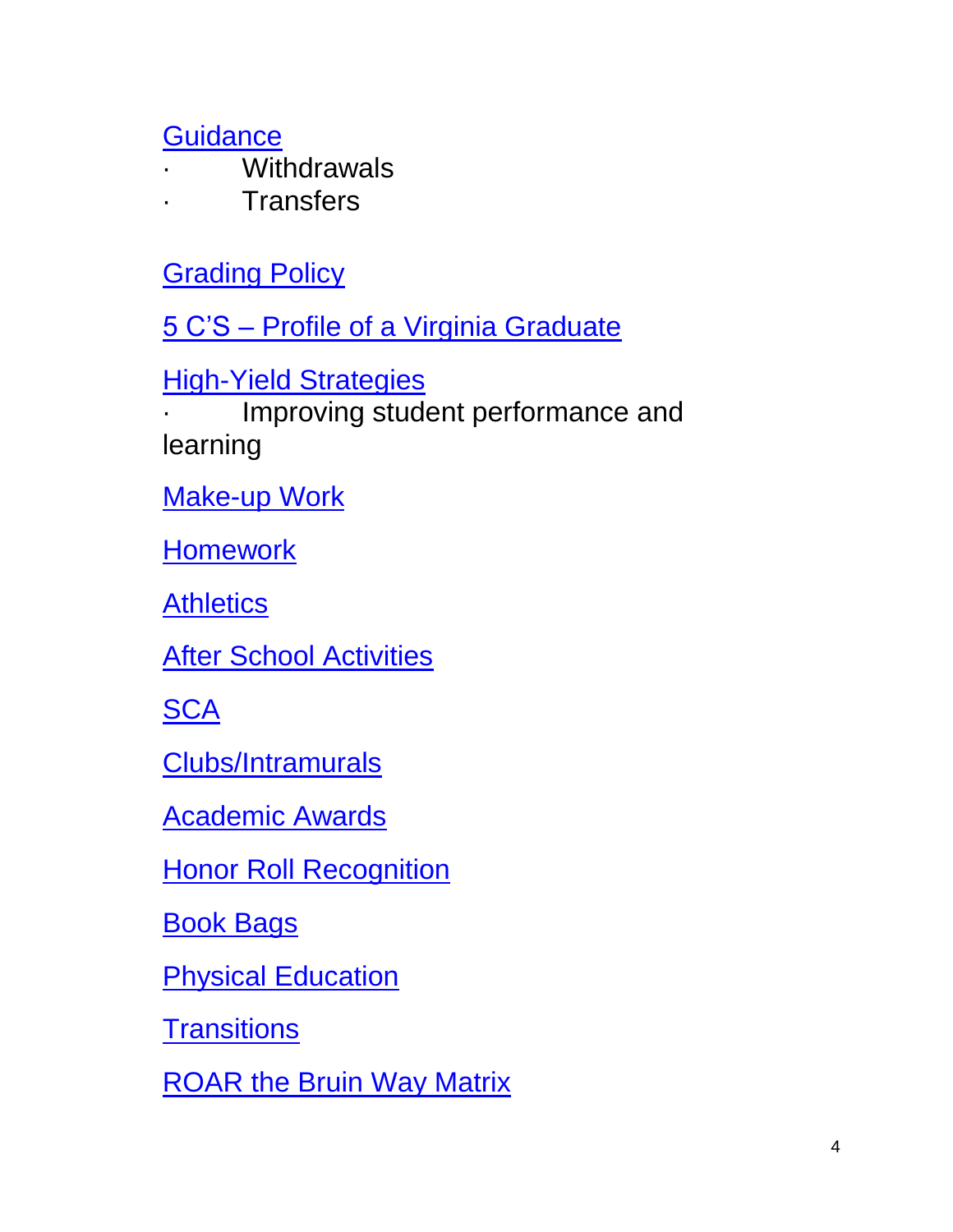# <span id="page-4-0"></span>MISSION **STATEMENT**

Our mission at Western Branch Middle School (WBMS) is to inspire passion and maximize potential for learning and to develop the whole child.

# WELCOME

Welcome to WBMS. Our staff hopes this year will be filled with many learning experiences that will help our students grow intellectually, emotionally, and socially.

This guide is designed to inform students and parents of the policies and procedures of WBMS. This information is intended to help students become effective citizens of the school community. For students to grow and mature, they must accept the responsibilities and obligations of good citizenship. Success in school, as in life, is directly proportional to a person's efforts. Parents are encouraged to participate in their child's education by joining the WBMS PTSA or the Parent Advisory Committee. The Parent Advisory Committee provides you an opportunity to hear about upcoming events, and to provide feedback directly to the principal.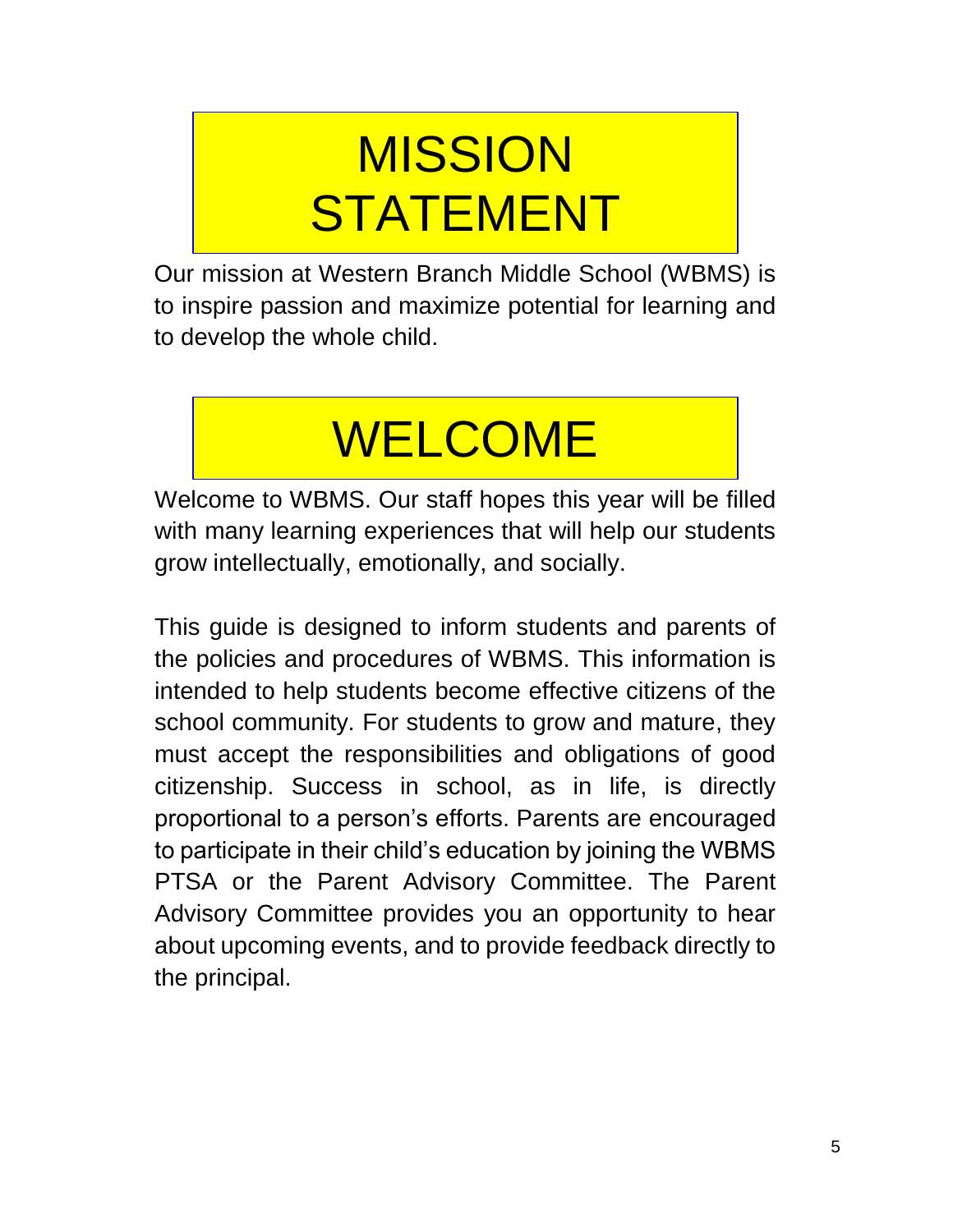# <span id="page-5-0"></span>ATTENDANCE

School starts at 8:15 a.m. and dismisses at 2:53 p.m. Regular school attendance is necessary for students to make acceptable progress in school. The Virginia Department of Education (VDOE) defines a child as being "chronically absent" if he/she misses 18 or more school days, regardless of the reason for being absent. According to School Board policy, if a student is absent for more than thirty days, that student may not be promoted regardless of numerical average. **If an absence is necessary, an excuse, written by the parent and stating the reason for the absence, must be presented to the main office attendance clerk on the day the student returns to school.** Parents will receive an automated message if their child is absent. Ten or more unexcused absences are a violation of state truancy laws. Chesapeake Public Schools (CPS) considers the following to be approvable excuses:

- Sickness of a student
- Medical appointments
- Severe illness or death in the family
- Exposure to a contagious disease
- Religious holidays
- Extenuating circumstances (i.e., fire)
- Extremely inclement weather

These absences, although excused, will be included in the total number of days absent. All work missed while a student is absent is the responsibility of the student to make up. The policy regarding make-up work is addressed under Grading Policy.

#### **VACATIONS AND TRIPS ARE UNEXCUSED ABSENCES**

We encourage families to plan these trips when school is not in session. View the 2021-2022 school calendar at: **[http://www.cpschools.com](http://www.cpschools.com/)**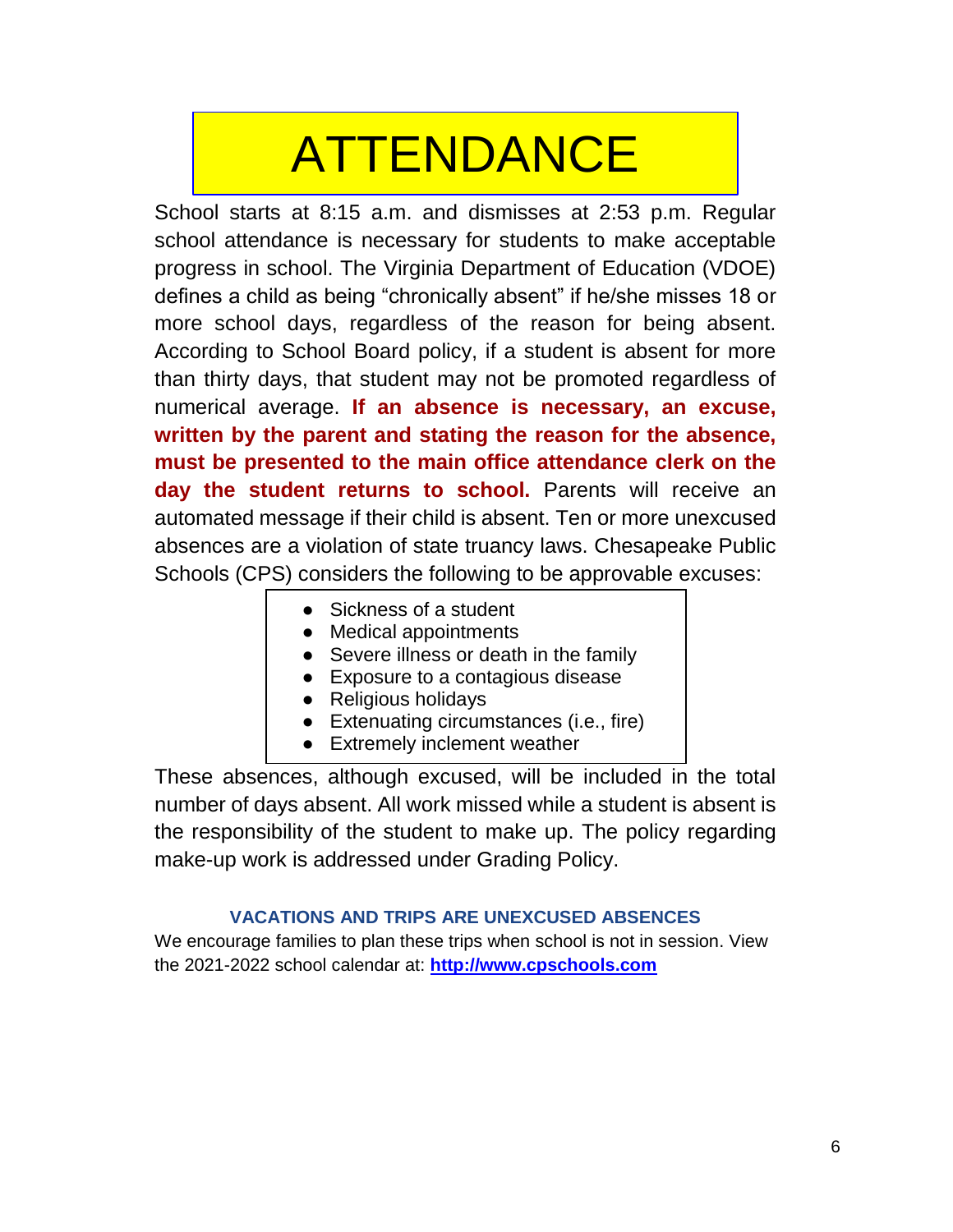# <span id="page-6-0"></span>ARRIVAL/DISMISSAL

Students are expected to report directly to their homeroom classes upon arrival and no later than 8:15 a.m. All students must report to homeroom before attending any previously scheduled morning meetings. Students may not leave the school campus once they arrive at school unless signed out by a parent/guardian.

**The earliest students are permitted in the building is 7:30 a.m.**  If students arrive prior to 7:55 a.m., they are required to report directly to the auditorium. Students must have a pass from their teacher to go to other areas of the building after they have reported to homeroom.

To expedite dismissal, parents are required to pick up students by 2:15 p.m.

Dismissal begins at 2:53 p.m. and is complete by 3:05 p.m.. All bus riders should exit through the side doors and report directly to the buses. Only students who are with a coach, teacher, or sponsor should be in the building after 3:00 p.m.

All walkers and students being picked up must promptly exit through the main entrance doors only.

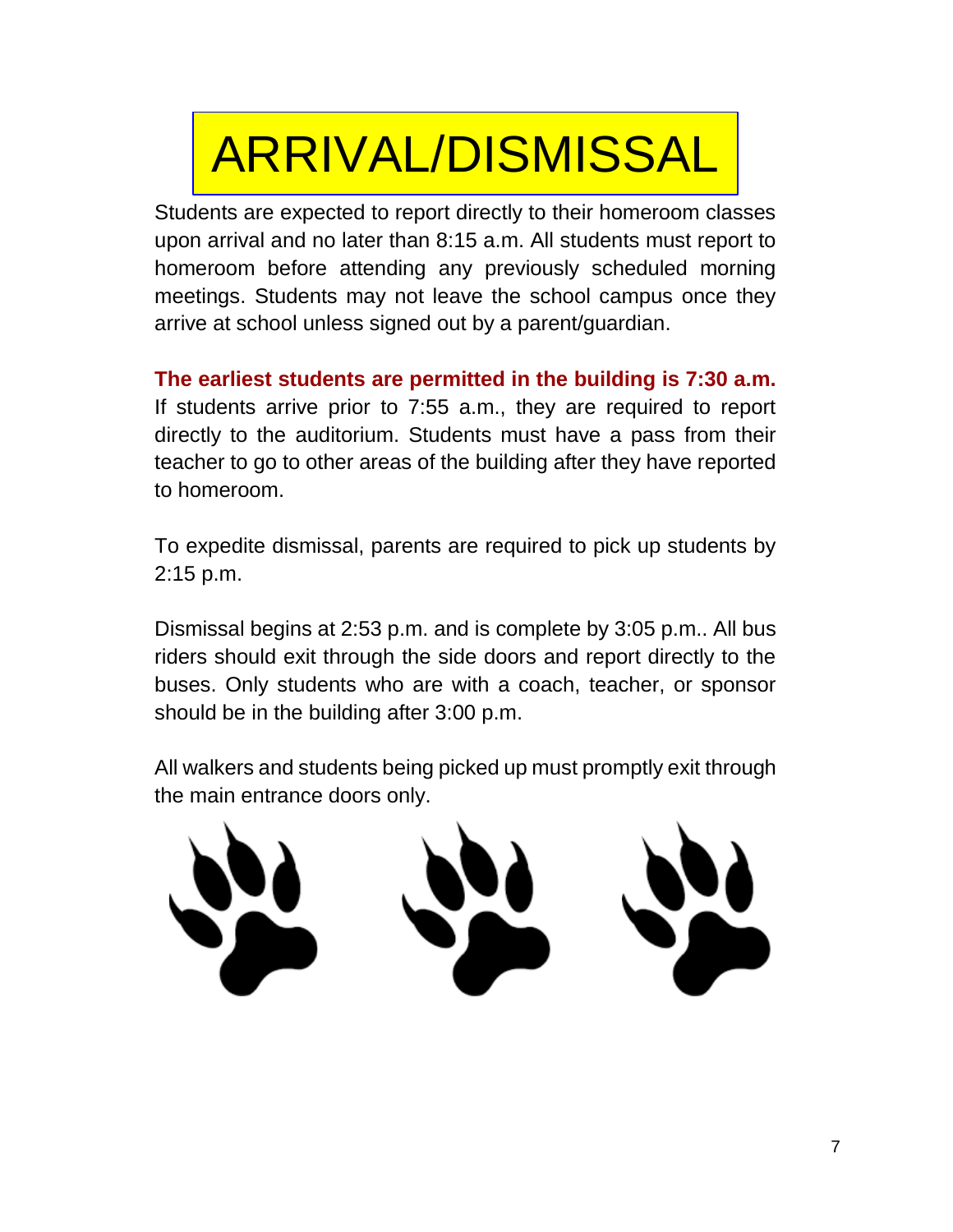## <span id="page-7-0"></span>LEAVING/RETURNING TO SCHOOL DURING THE SCHOOL DAY

In order to officially leave school anytime during the school day, the student must be signed out in the main office by a parent or guardian. To minimize loss of instructional time, the student will be called to the office once the parent arrives at school for pick-up. Anyone signing students out of school is required to produce photo identification. Anyone other than a parent/guardian may also be required to show written authorization and must be on the authorized pick-up list. Students cannot be released on their own to walk to various appointments or to walk home. Students who return to school after an appointment must sign in and receive an admittance slip from the main office.

### **Tardy Arrivals**

A student is considered tardy if not in the classroom when the bell rings at 8:15 a.m. **Students arriving late to school are required to sign in at the front security desk.** Students must have a parent come into the building to sign them in or have an excuse note in hand. The student will receive an admittance slip to report to their classroom. All students who arrive after 8:15 a.m. will be marked tardy. Chronic tardiness to school will be referred to the grade level administrator for a conference as constant tardiness may result in a violation of state truancy laws.

### **Classroom Tardies**

Students are expected to be in their classrooms on time. Students who enter the classroom late (without an excused note/pass) are considered tardy. Teachers will contact parents after the third tardy. Chronic tardiness to class may result in a conference with the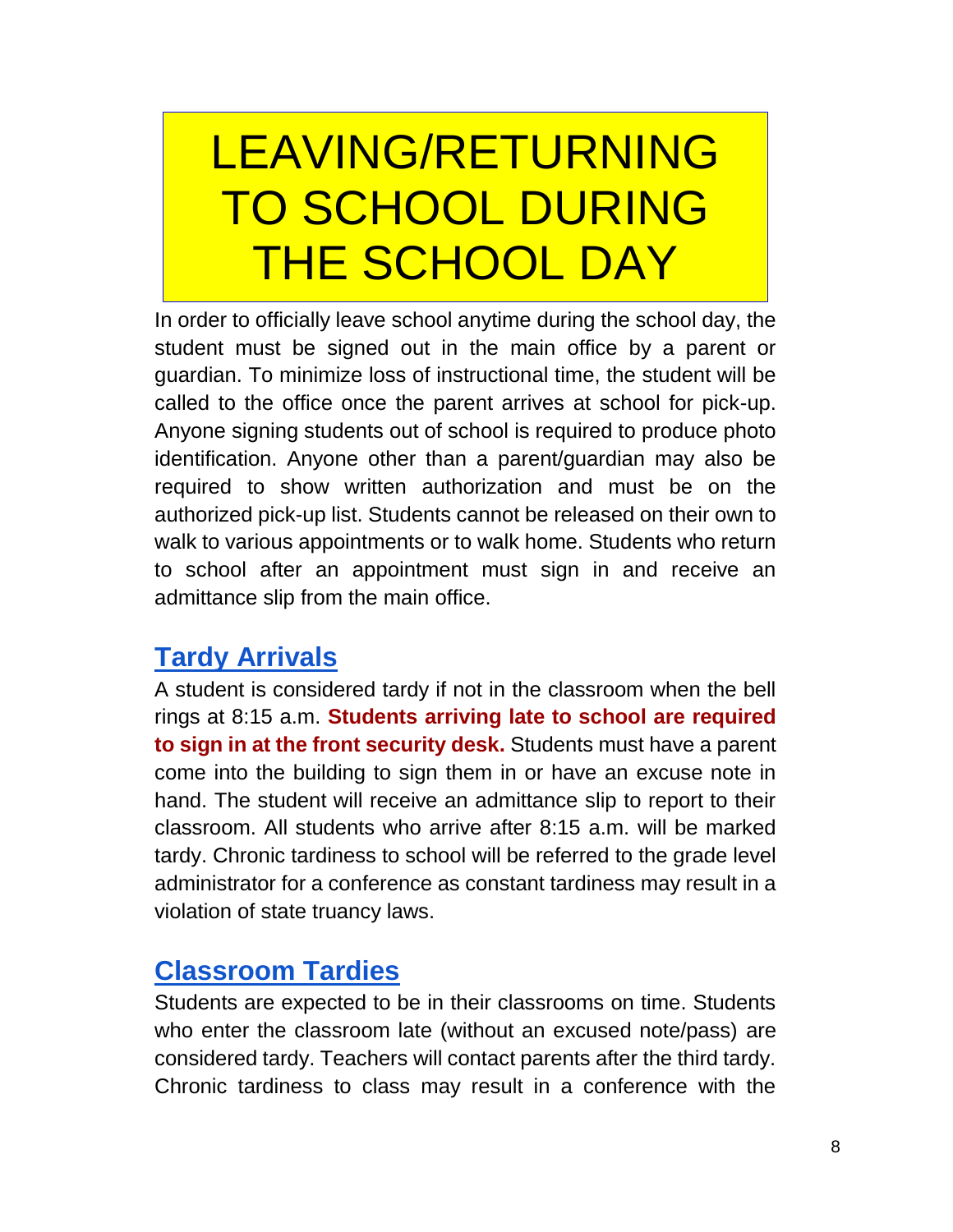student's grade level administrator.

#### **Bicycles**

Students who ride bicycles to campus should lock the bicycle on the bike rack. WBMS will not assume responsibility for stolen, lost, or damaged bikes.

#### **Skateboards/Rollerblades**

Riding skateboards or roller blades is prohibited on school property. This includes on the bus ramp and in the parking lot area. Skateboards or rollerblades should not be brought into the building.

# <span id="page-8-0"></span>BUS REGULATIONS

Riding a bus is a privilege which carries certain responsibilities. To ensure a safe and efficient trip to and from school, students are expected to display proper conduct on the bus as outlined in the CPS Regulations for Pupils Riding School Buses. Improper behavior at the bus stop, at the bus ramp, or on the bus will result in the cancellation of bus privileges. Students should be at their bus stop five minutes before the scheduled pick-up.

Bus drivers have the same authority and responsibility as any other CPS employee and should be treated with the same courtesy and respect.

Students who ride the bus to school must ride the same bus home. Exceptions for special situations and emergencies are allowed with parental permission and administrative approval. Parents should complete the CPS Alternate Bus and Stop Permission Form located on the CPS website if a student needs to ride an alternate bus. The form should be turned in to the main office for approval upon arrival at school. After the form is processed and approved, it will be returned to the student. The student will provide the form to the bus driver.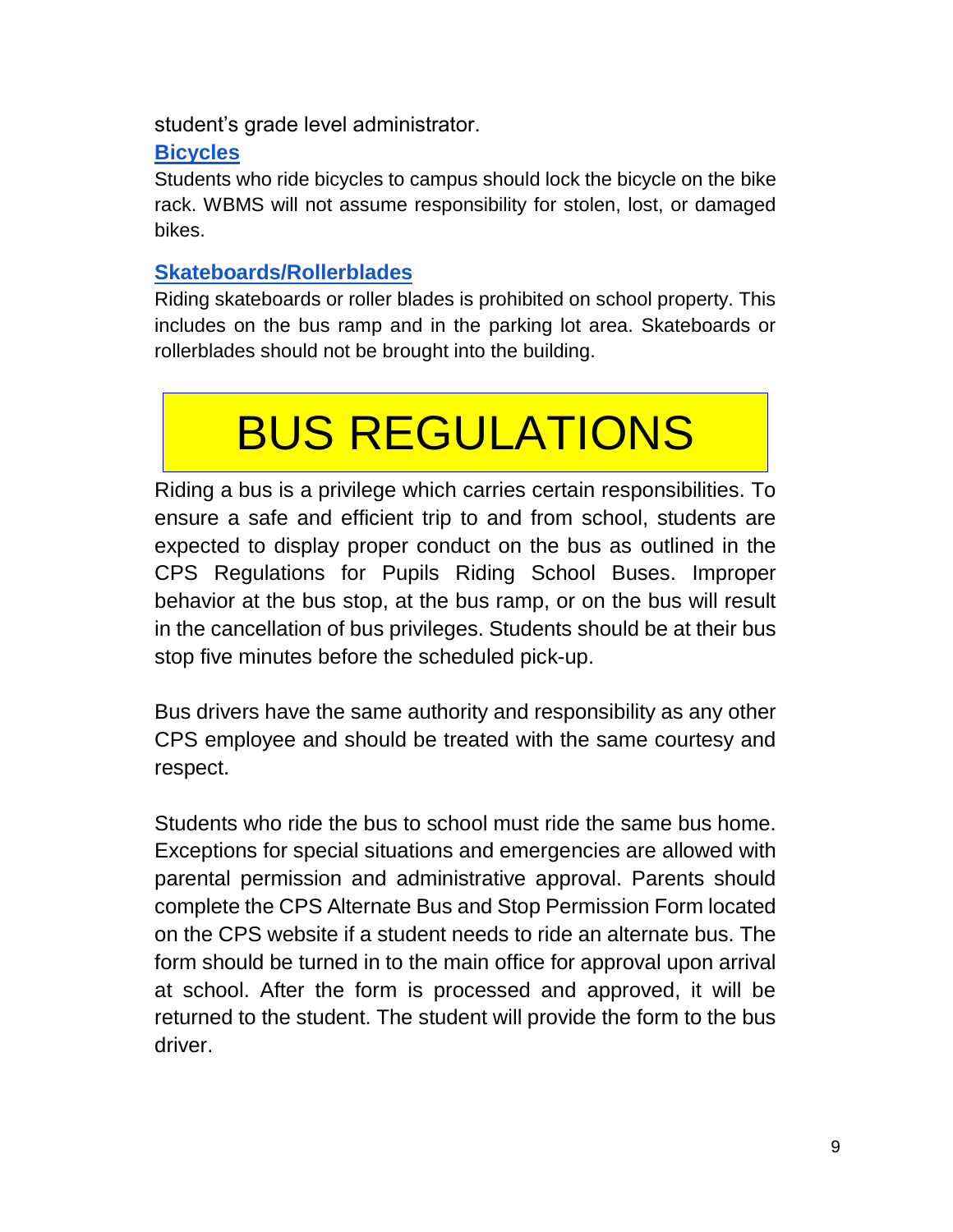## <span id="page-9-0"></span>MEALS FOR STUDENTS

### **Breakfast**

Any student may obtain a free breakfast from 7:55 a.m. to 8:10 a.m. each morning in the cafeteria. Students should report to their homeroom classes upon arrival to school and inform their teachers they need breakfast from the cafeteria.

### **Lunch**

A hot lunch and various a-la-carte items are available free to any student daily in the cafeteria. More specific information regarding the menu choices will be provided monthly and will be available on the CPS website.

#### *Lunch Expectations*

- All students must report immediately to the cafeteria during their assigned lunch period.
- Students will follow the instructions of the grade level administrators for seating arrangements.
- Students are not allowed to break or cut in line.
- Students are expected to remain seated after purchasing their lunch.
- Students may get up only to place items in the trash cans or use the restroom. Students should raise their hands and wait to be given permission by the security monitor or administrator/designee before they leave the table.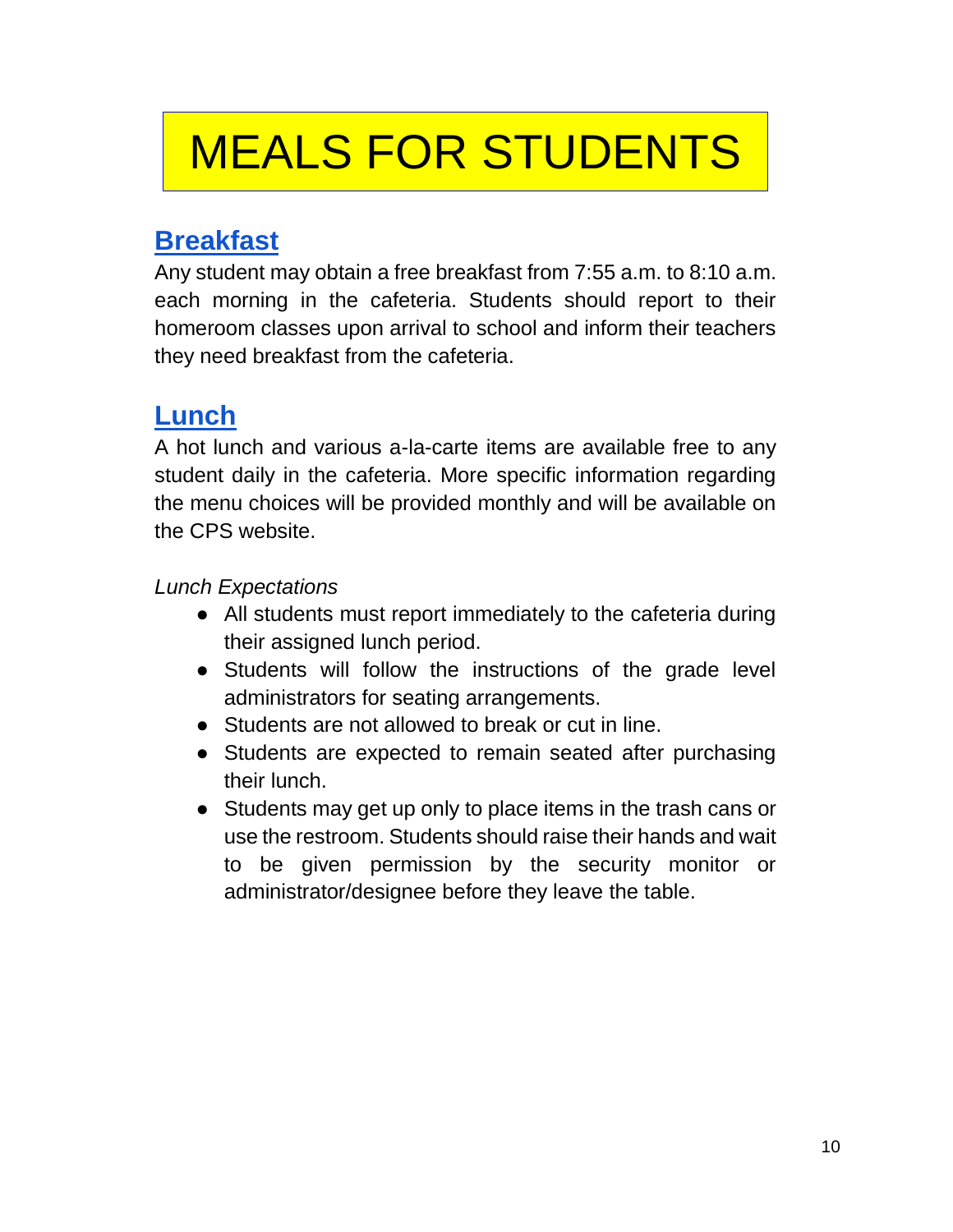# <span id="page-10-0"></span>PARENTVUE/STUDENTVUE

ParentVue/StudentVue is a CPS online program that allows parents and students to access class information, monitor grades, and contact teachers.

Teachers post grades at least once per week. We recommend that parents and students check their progress daily. Parents are encouraged to use the messaging center in ParentVue as the first step in contacting teachers to discuss student or grade matters.

Parents and students will receive activation codes and directions for ParentVue/StudentVue at the beginning of the school year.

Parents who have trouble accessing ParentVue/StudentVue should contact the guidance department at 638-7920.

## PARENT-TEACHER **CONFERENCES**

Parent-teacher conferences may be held as needed. When a parent wants to schedule a conference, the parent should call the school or email the teacher who will respond by contacting the parent to arrange a conference within 24 business hours.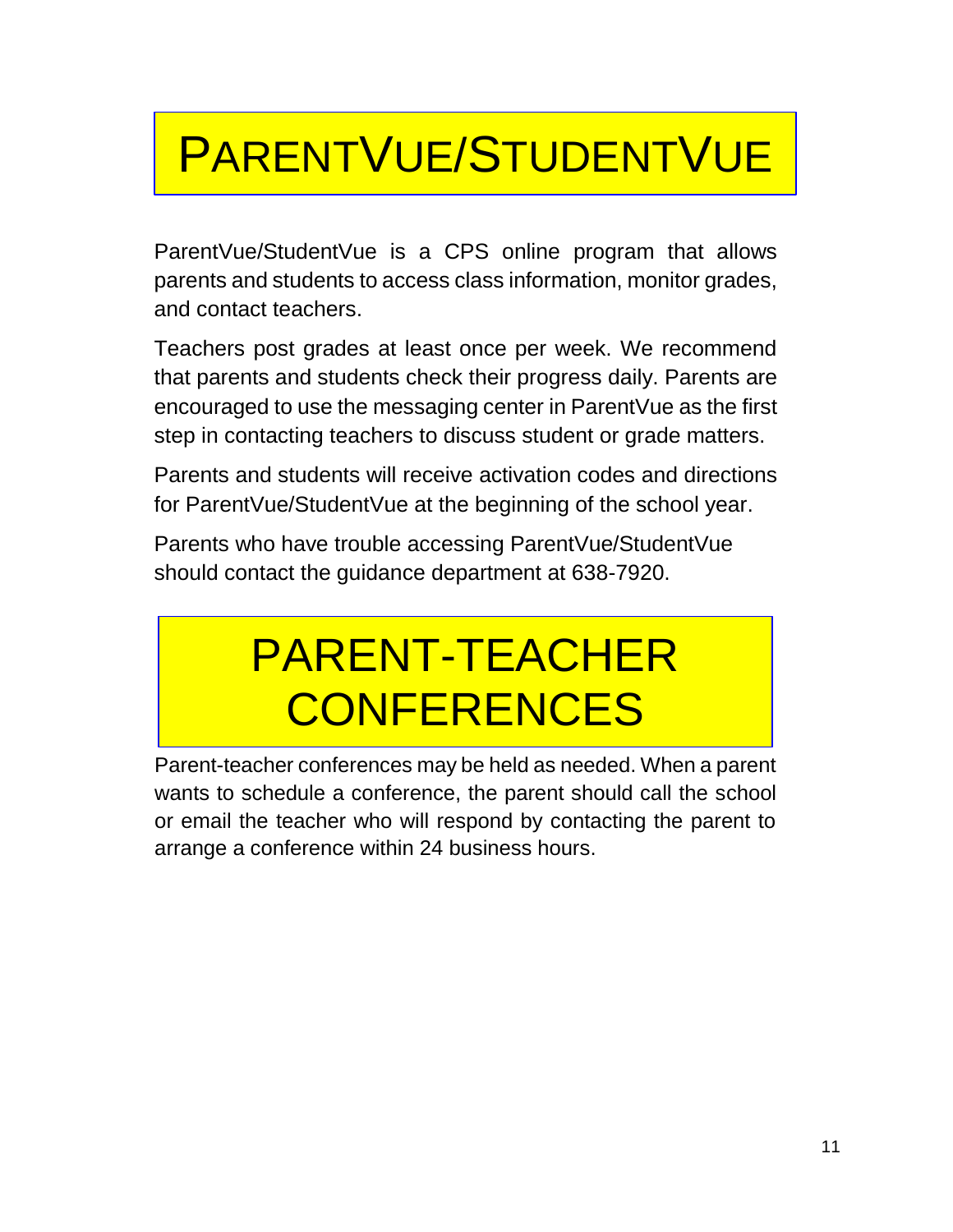## SCHOOL CLOSURE

<span id="page-11-0"></span>Due to weather or other unforeseen circumstances, it may be necessary to close school. Please tune to radio station WFOS 88.7 or cable channels 46, 47, or 48. The CPS website can also be accessed for the most current information concerning the closing of CPS. It is suggested that parents have an emergency plan for children in the event that school should close early. Each family should have a plan in the event of an emergency closing.

# DISCIPLINE

<span id="page-11-1"></span>WBMS will be utilizing a tiered discipline program as outlined in the *Model Guidance for Positive and Preventative Code of Student Conduct Policy and Alternatives to Suspension* from the Virginia Board of Education (VDOE).

This plan will be implemented and subject to change based on the needs of WBMS students, the learning environment, the educational process, and the community. (Up to date information regarding discipline is available on the school's website.)

Discipline is an integral part of the educational process as it relates to the development of personal integrity and good citizenship. Therefore, appropriate conduct and good order are essential and will be maintained. Student behavior and movement may be monitored by electronic surveillance. Those students who violate established teacher and/or team rules and regulations will be subject to team consequences. Students who do not modify their conduct and behavior within acceptable teacher/team limits will be referred to administration. **The school has a zero tolerance policy regarding behaviors that interfere with and/or disrupt the educational process and the orderly atmosphere for learning.** Click on the link to the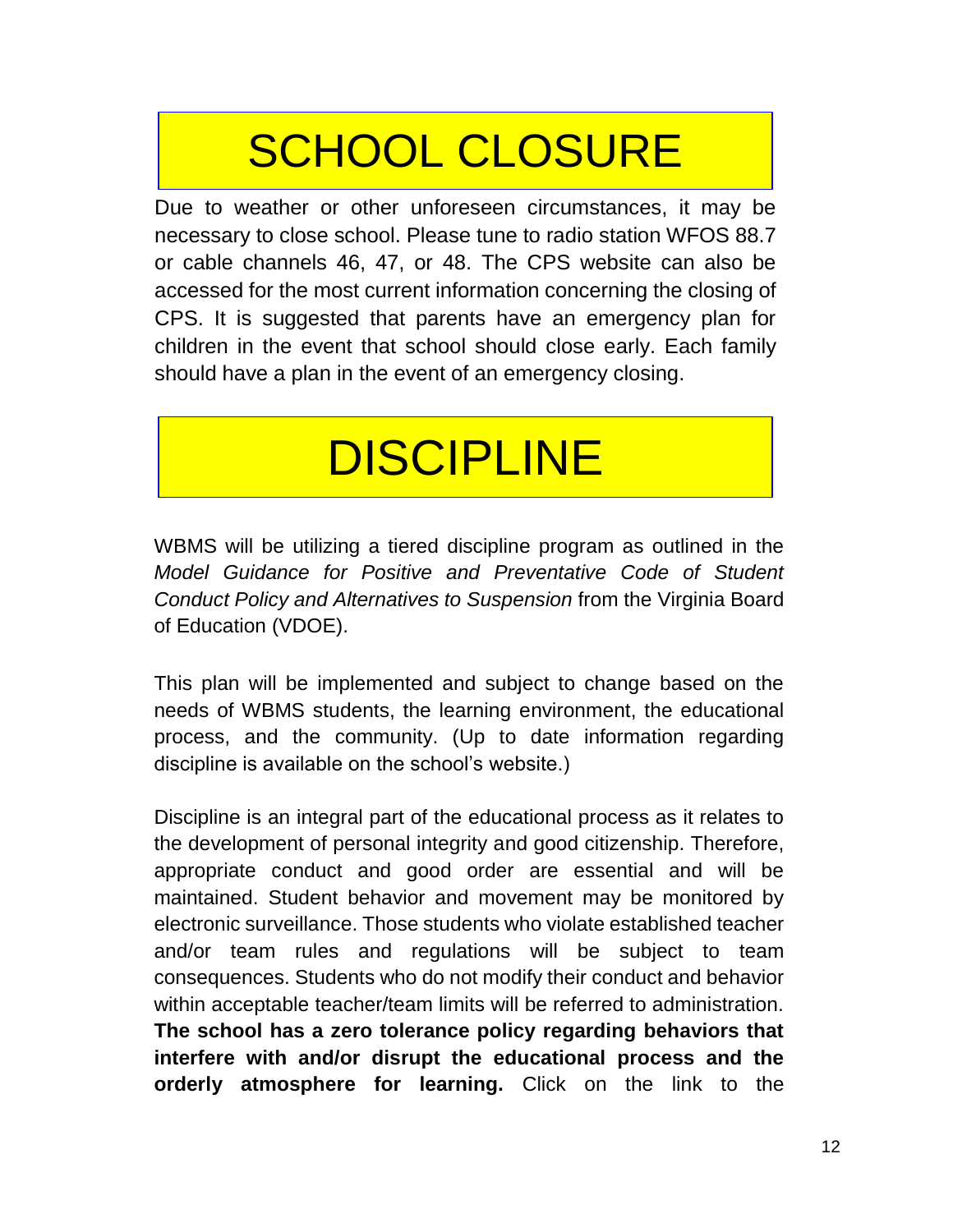Parent/Student Conduct Handbook:

<https://cpschools.com/student-support-services/forms-documents/>

Students are reminded that the following behaviors, including, but not limited to, may result in either in-school suspension, out-of-school suspension, or expulsion from school:

- The use and/or possession of tobacco, tobacco products, or paraphernalia by students on school grounds; this includes ecigarettes and/or vapor pens.
- The illegal use, possession, or distribution of drugs, drug paraphernalia or alcohol on school property.
- The use, possession, handling, or carrying of any gun, weapon, laser pointer, or dangerous object.
- Physical and/or verbal threats (intended or joking) to do bodily harm and/or assaults on other persons.
- Pulling at another person's clothing resulting in disrobing or causing physical harm.
- Vandalism and/or destruction of school or personal property.
- Forgery and/or cheating in any form.
- Obscene actions, words, gestures, or the use of profanity and/or ethnically degrading statements and gestures.
- Fighting and/or inappropriate physical contact (e.g. horsing around, playing tag, etc.).
- Sexual harassment committed by students of either sex against students or staff of the opposite or same sex.
- Repeated failure to comply with the directions of teachers or other authorized school personnel.
- Stealing and/or unauthorized possession and use of someone else's property.
- Bullying of any type (e.g. verbal, physical, etc.) directed toward the same individual.
- Throwing any type of object that would cause bodily harm to students or teachers.
- Any other act or action that may be considered disruptive to the educational process or to the orderly atmosphere for learning.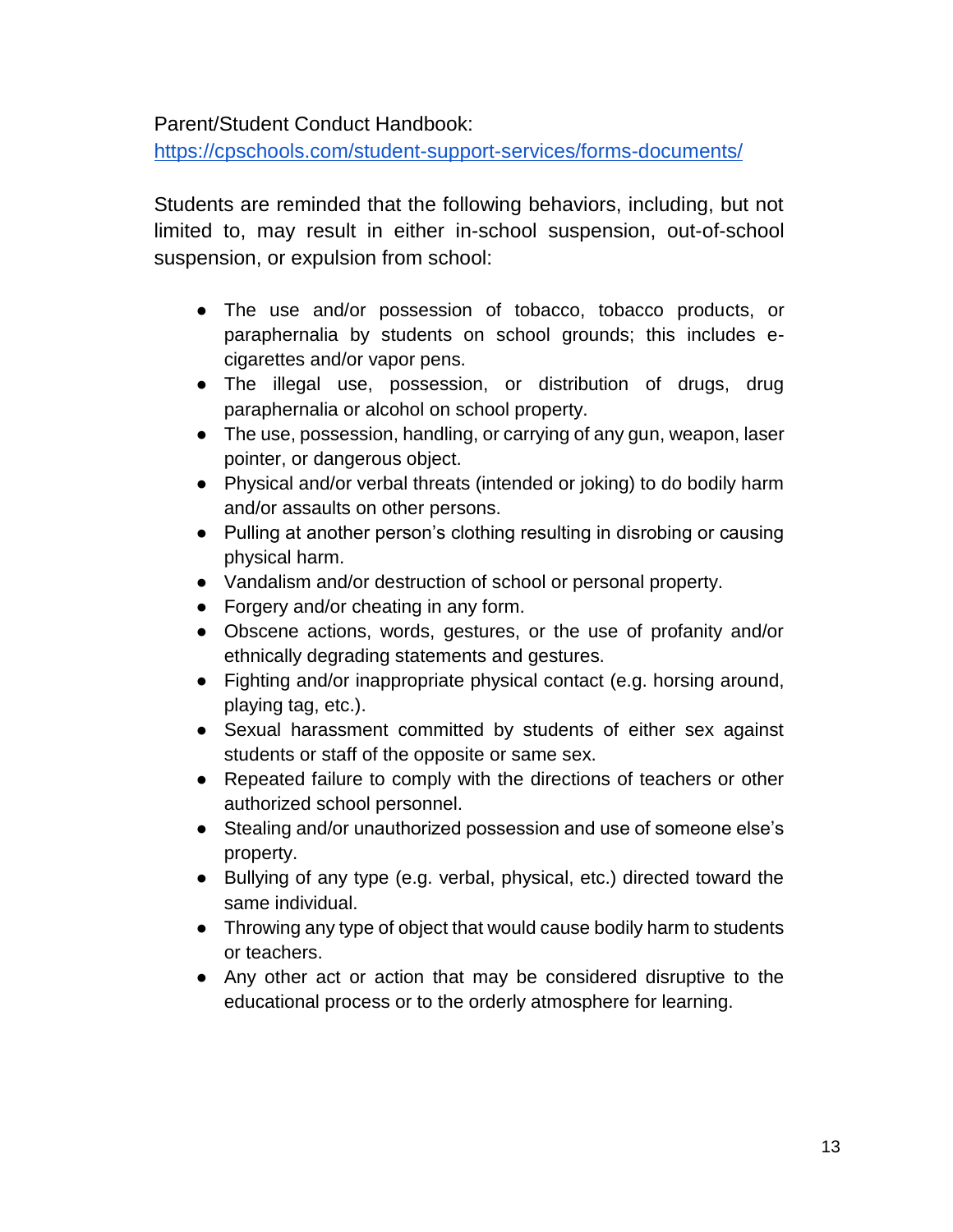## SCHOOL CONDUCT LEVELED RESPONSES

**Level 1 Responses:** Are responses intended to prevent further behavioral issues while keeping the student in class/school. Such disposition responses may include; but are not limited to, one or more of the following:

- Behavior Contract teacher/staff
- Confiscation
- In-school suspension/In-school Alternative (In-school Alternative removal from class for a portion of the day to reteach behaviors and provide restorative practices)
- Parent/Guardian contact
- Recognize/Reward appropriate behavior
- Re-teaching or modeling of desired behavior
- Seat change
- Written reflection or letter of apology

**Level 2 Responses:** Administrative responses and interventions at this level are designed to prevent further behavior issues and keep the student in school. Depending upon the severity of the behavior, shortterm removal of the student from the classroom may be appropriate. Such disposition responses may include; but are not limited to, one or more of the following:

- Community service within the school
- Complete prevention/intervention activities as assigned by administration
- Confiscation by the administration
- In-school suspension with restorative practices
- Level 1 Responses
- Referral to support services
- Schedule change

Level 3 Responses: Dependent upon the severity, chronic nature of the behavior and/or safety concerns, Level 3 behaviors may result in the student's short-term removal from school. Such disposition responses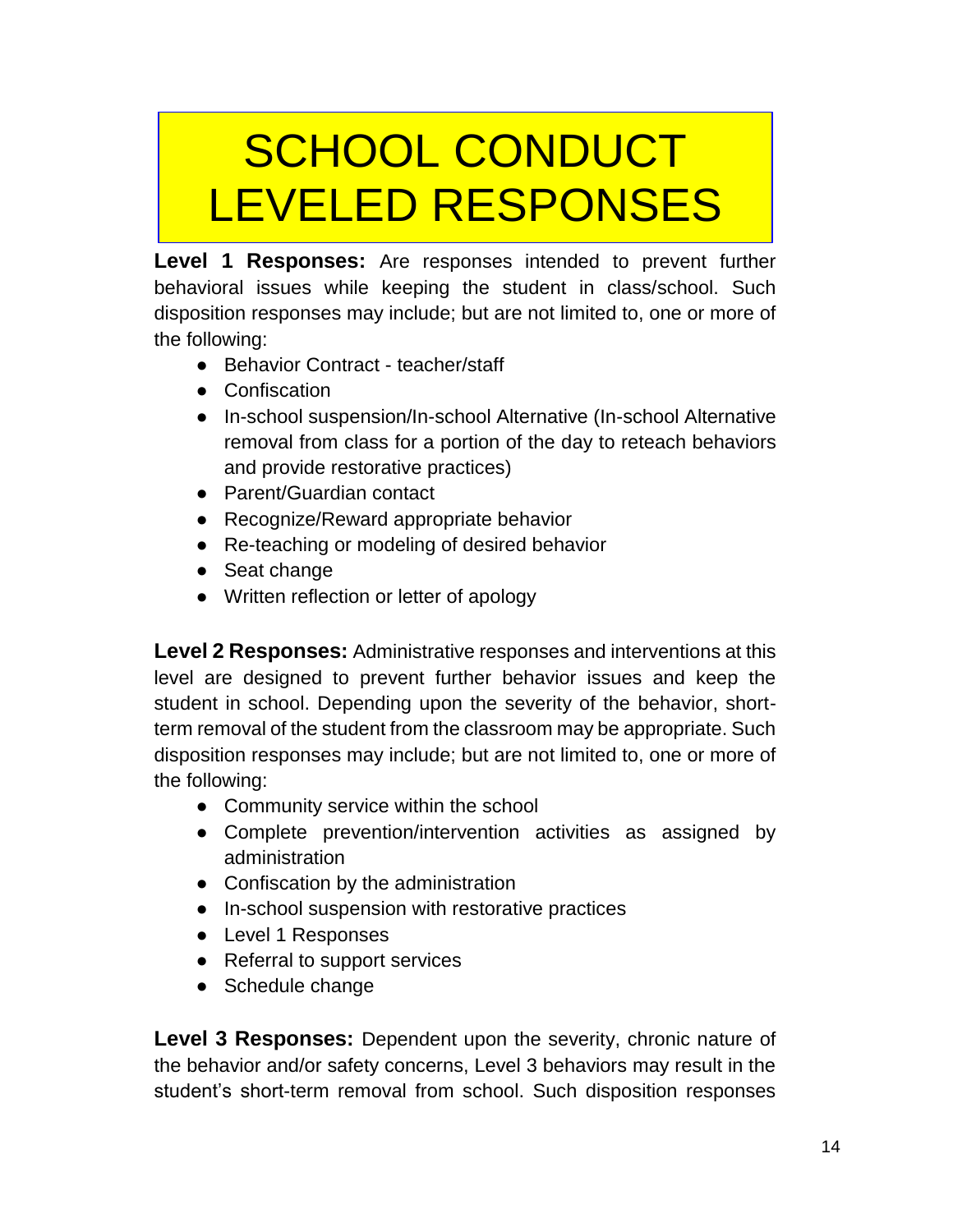may include; but are not limited to, one or more of the following:

- Level 2 Responses
- Behavior contract with the Office of Student Services
- Complete prevention/intervention activities as assigned by Student Services
- Community service
- Functional Behavioral Assessment (FBA) and Behavior Intervention Plan (BIP) development (Special Education Students) or Behavior Support Plan (BSP) development (General Education Students)
- Out of school suspension
- Referral for community-based services
- Referral to alternative education programs
- Short-term revocation of all school activity privileges
- Threat Assessment as indicated by the behavior

**Level 4 Responses:** Responses at this level are required to be reviewed by the superintendent or superintendent's designee as outlined in the *Code of Virginia* § 22.1-279.3:1. Local school board policy may require additional reporting. A referral to the superintendent or superintendent's designee does not automatically result in a long-term suspension, change of placement, or expulsion. After a review of the incident in context, the superintendent or designee disposition response may include; but are not limited to, one or more of the following:

- Level 3 Responses
- **•** Expulsion
- Extended Long-Term Suspension
- Long-term Suspension
- Recommendation for expulsion
- School reassignment: students may be assigned to another school within the division.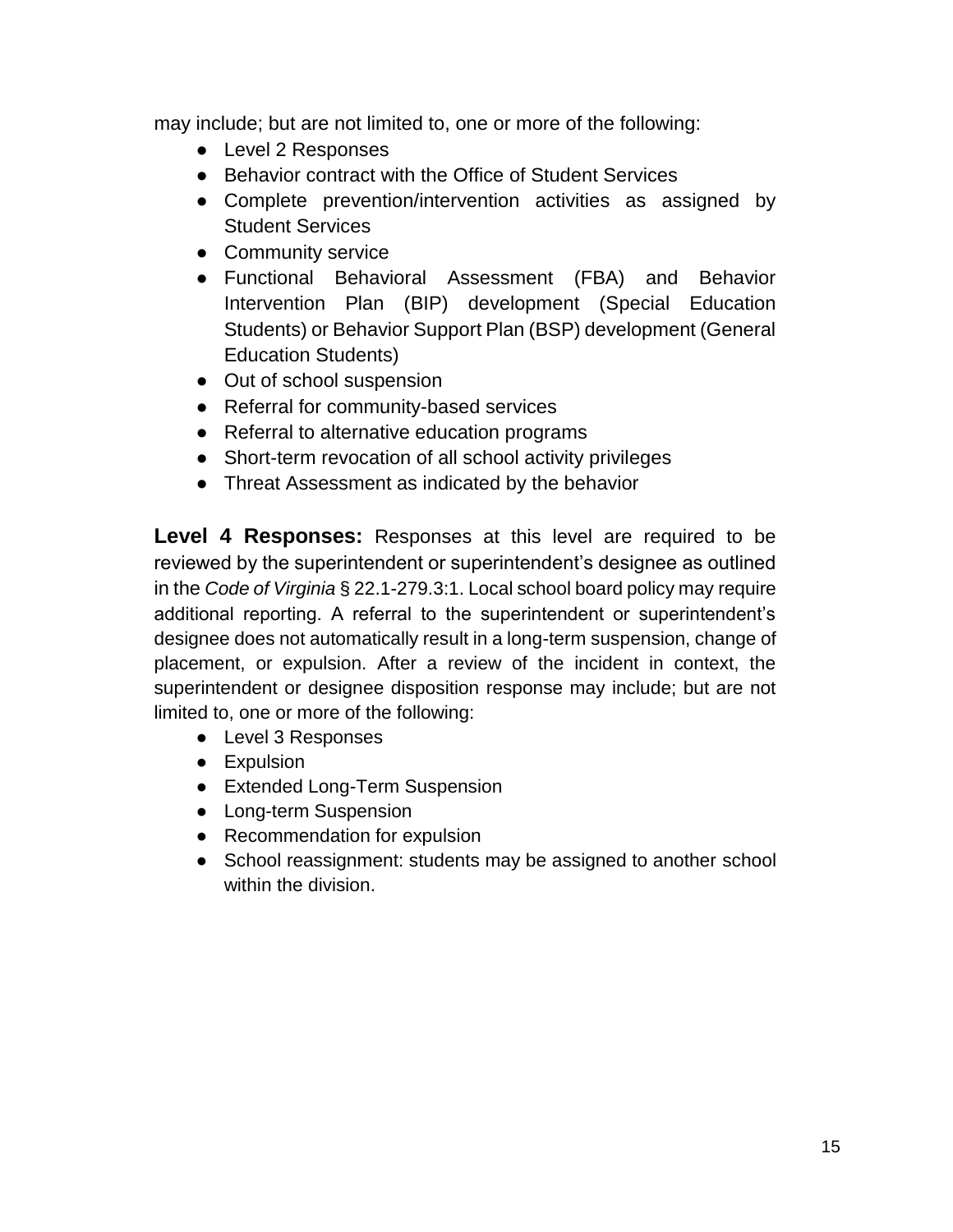## "ROAR" THE BRUIN WAY

The discipline plan at WBMS is based on the Positive Behavior Intervention and Supports (PBIS) initiative and has been adopted by all CPS. PBIS is an implementation framework for maximizing the selection and use of evidence-based prevention and intervention practices along a multi-tiered continuum that supports the academic, social, emotional, and behavioral supports of all students [\(www.pbis.org\)](http://www.pbis.org/).

The purpose of this initiative is to support positive academic and behavioral outcomes for all students. The program is based on extensive research and utilizes a preventative and proactive approach to discipline that reduces the amount of time spent dealing with office referrals, thereby increasing time spent on teaching and learning. In accordance with the mission statements of CPS and WBMS, our students are expected to follow general guidelines for appropriate behavior at all times.

At WBMS, our four core expectations for ALL students are to **be Respectful, show Ownership, be Amiable, and be Responsible (ROAR)**. Bruin students are explicitly taught these four core student expectations, and the expectations are woven into universally-delivered instruction. Failure to adhere to these expectations may result in disciplinary action. In addition to lessons on expectations, students will also take part in lessons/activities that address the social and emotional needs of the middle school child. Social and emotional learning (SEL) is the process through which children and adults understand and manage emotions, set and achieve positive goals, feel and show empathy for others, establish and maintain positive relationships, and make responsible decisions. Through designed lessons, students will explore topics that relate to selfawareness, self-management, social-awareness, responsible decision making, and relationship skills.

[ROAR MATRIX](#page-33-0)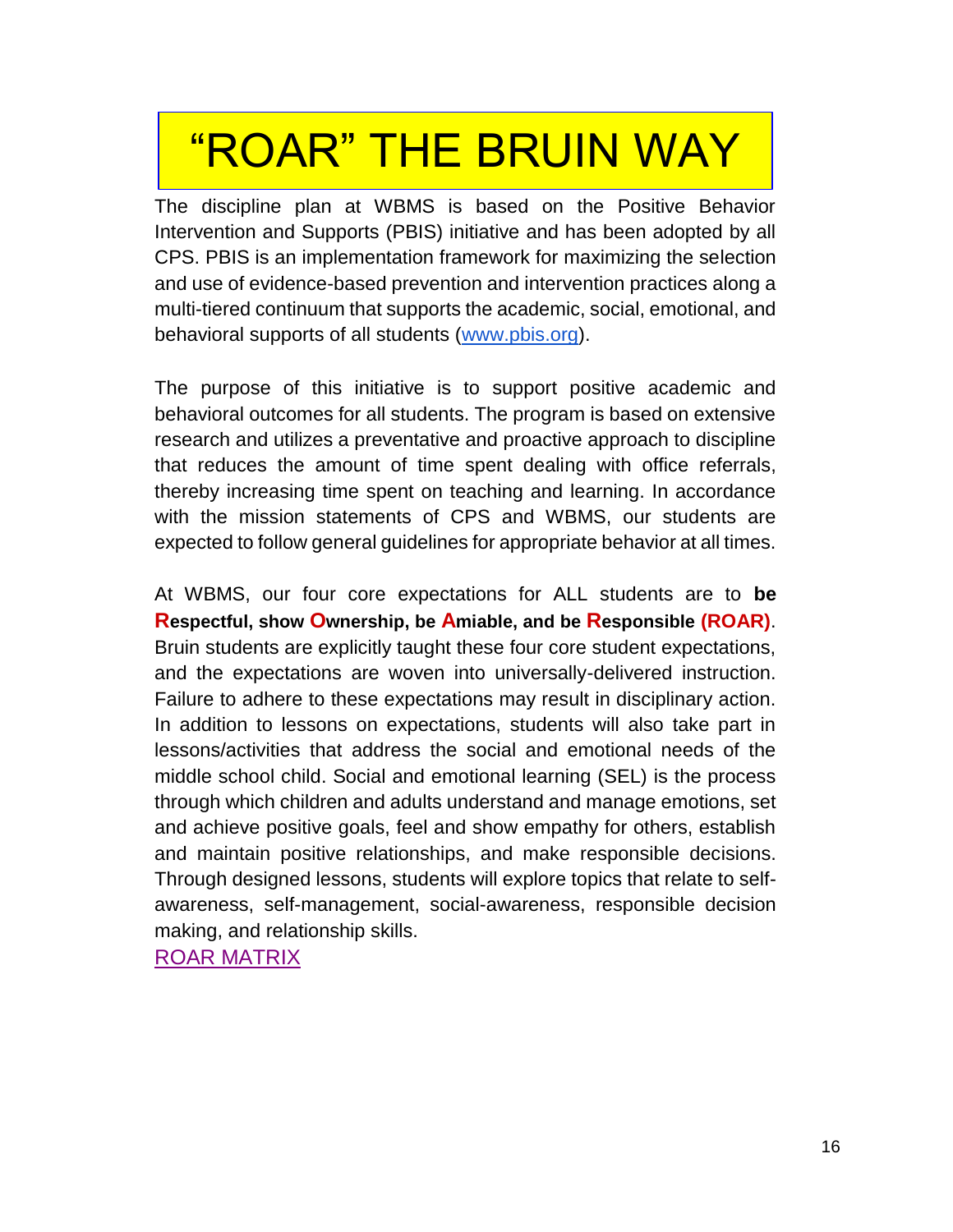## ASSEMBLIES

<span id="page-16-0"></span>Assemblies include a variety of programs that are educational and entertaining. Attendance at assemblies is a privilege. Because the behavior of the student body as an audience plays a great role in establishing the school's reputation, student behavior in an assembly would be refined and courteous.

Unacceptable conduct includes disruptive or disrespectful behavior during a program. Students who disturb and/or disrupt will be removed from the assembly and will be subject to disciplinary action.

## <span id="page-16-1"></span>FORBIDDEN ITEMS ON SCHOOL PROPERTY

Personal grooming products, like perfumes or aerosol sprays, should not be brought to school. Students who bring such items risk having them confiscated by the classroom teacher or administrator. Repeat offenders will be addressed by administration.

## <span id="page-16-2"></span>CELL PHONES AND ELECTRONIC DEVICES

While on school property, between the hours of 7:30 a.m. and 3:00 p.m., the use of any portable communication or electronic device, including, but not limited to cell phones, laptops, tablets, e-readers, e-watches, cameras, and ipods are subject to the following restrictions:

● Cell phones, other portable telecommunication devices, or electronic devices must be turned off when students enter the school building and must remain off during the school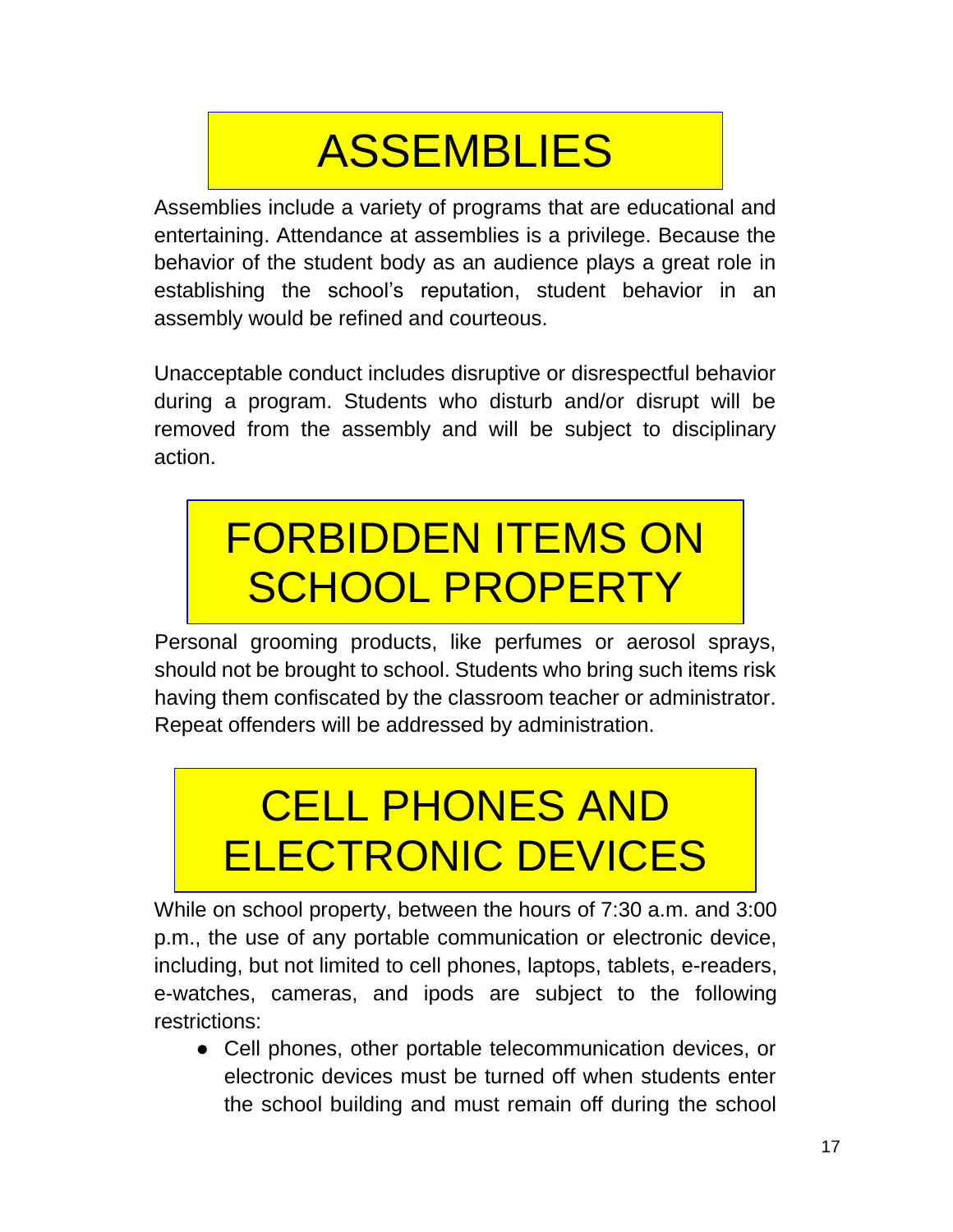day.

- Electronic devices may be used at the discretion of grade level administrators in the cafeteria during lunches.
- Electronic devices should not be used in hallways, restrooms, locker rooms, or during testing, and may result in confiscation and possible disciplinary action.
- Electronic device usage in classrooms is at the discretion of the teacher. Students using devices without the permission of the teacher may face disciplinary action.
- Students may not use cameras on school property unless they receive permission from the Yearbook sponsor. Unauthorized audio/video recording is prohibited.
- E-watches may be used as timepieces only.

*CPS assumes no responsibility in any circumstances for loss, destruction, damage, theft, or charges made on monthly statements for a cellular telephone, portable telecommunication device, or electronic device. Students will be responsible for locating such lost/stolen items.*

## HONOR CODE GUIDELINES

<span id="page-17-0"></span>WBMS encourages students to demonstrate the highest standards of personal honesty and integrity in their academic work, in their interpersonal relationships with other members of the school community, and in their participation in all school activities. Any form of dishonesty, plagiarism, or cheating violates the WBMS Honor Code.

- Lying--to state an oral or written untruth with the intent to deceive
- Copying someone else's work (manually or electronically)
- Allowing someone to copy work (manually or electronically)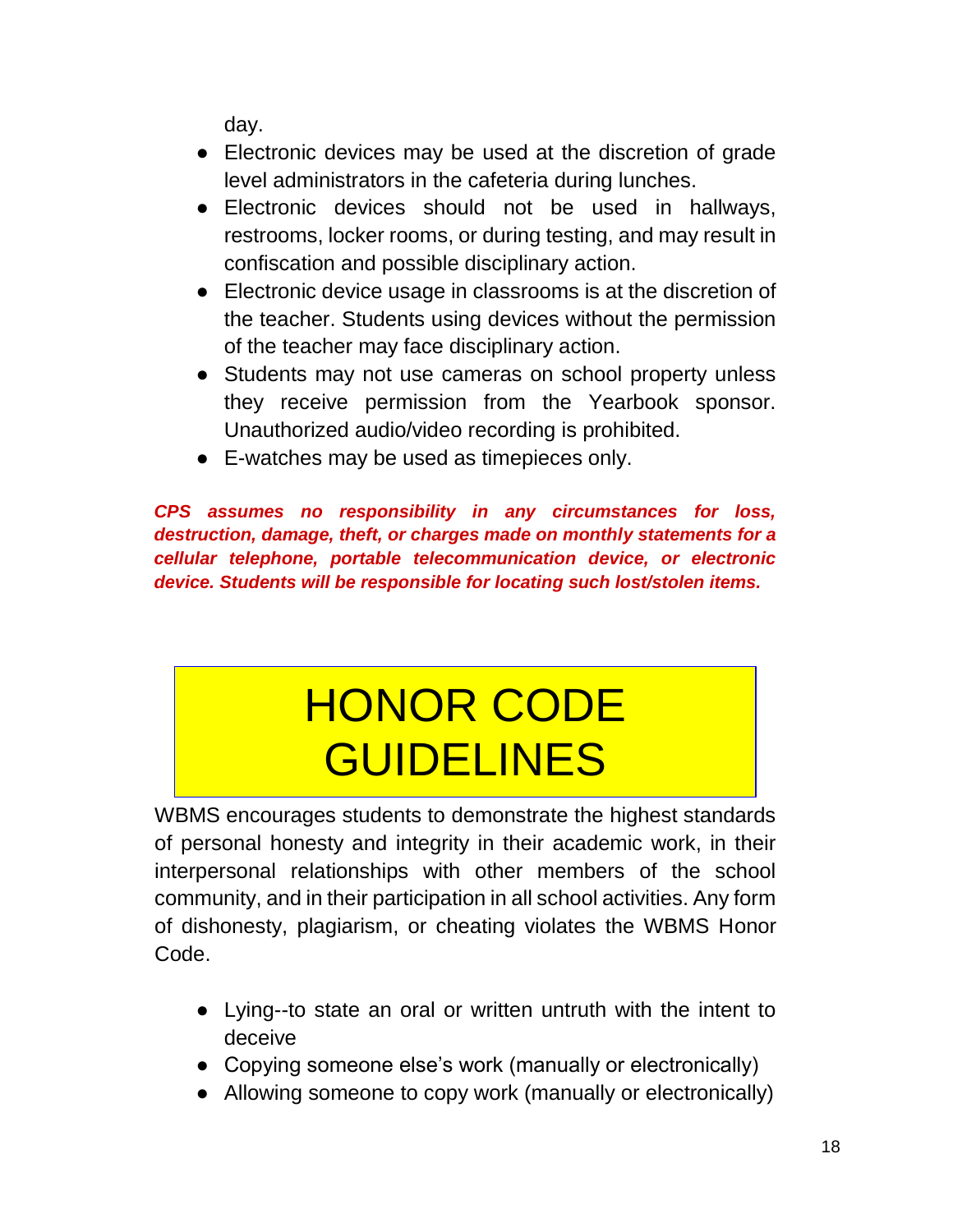- Looking at someone else's paper or computer screen during an assessment
- Using a textbook, class notes, or prepared "cheat notes" on a closed-book assessment
- Exchanging papers with another student during an assessment
- Securing or removing a copy of any assessment materials (including keys) prior to taking an assessment
- Relaying information/accepting information concerning assessment items and/or format
- Plagiarizing, which includes using or copying material or ideas from another source and submitting it as one's own work, or intentionally failing to cite a source
- Taking an assessment or completing other school assignments for another student
- Falsifying data or information (scientific, experimental, bibliographic, etc.)
- Changing a student's name on a printout or hard copy
- Forging a parent/guardian name
- ●

#### **Consequences for Honor Code Violations**

Suspected Honor Code violations will be investigated by the assistant principal. The following actions shall be applied by the assistant principal if it is determined that a violation has occurred:

#### **On the first violation of the WBMS Honor Code:**

- 1. A zero on the assignment(s);
- 2. Parental contact by the AP and a parent/student conference;
- 3. Require forfeiture of National Junior Honor Society membership; and
- 4. A warning that further infractions may result in suspension of participation in extracurricular events, including athletics.

#### **On the second violation:**

- 1. One day of ISS;
- 2. A failing grade on the assignment(s);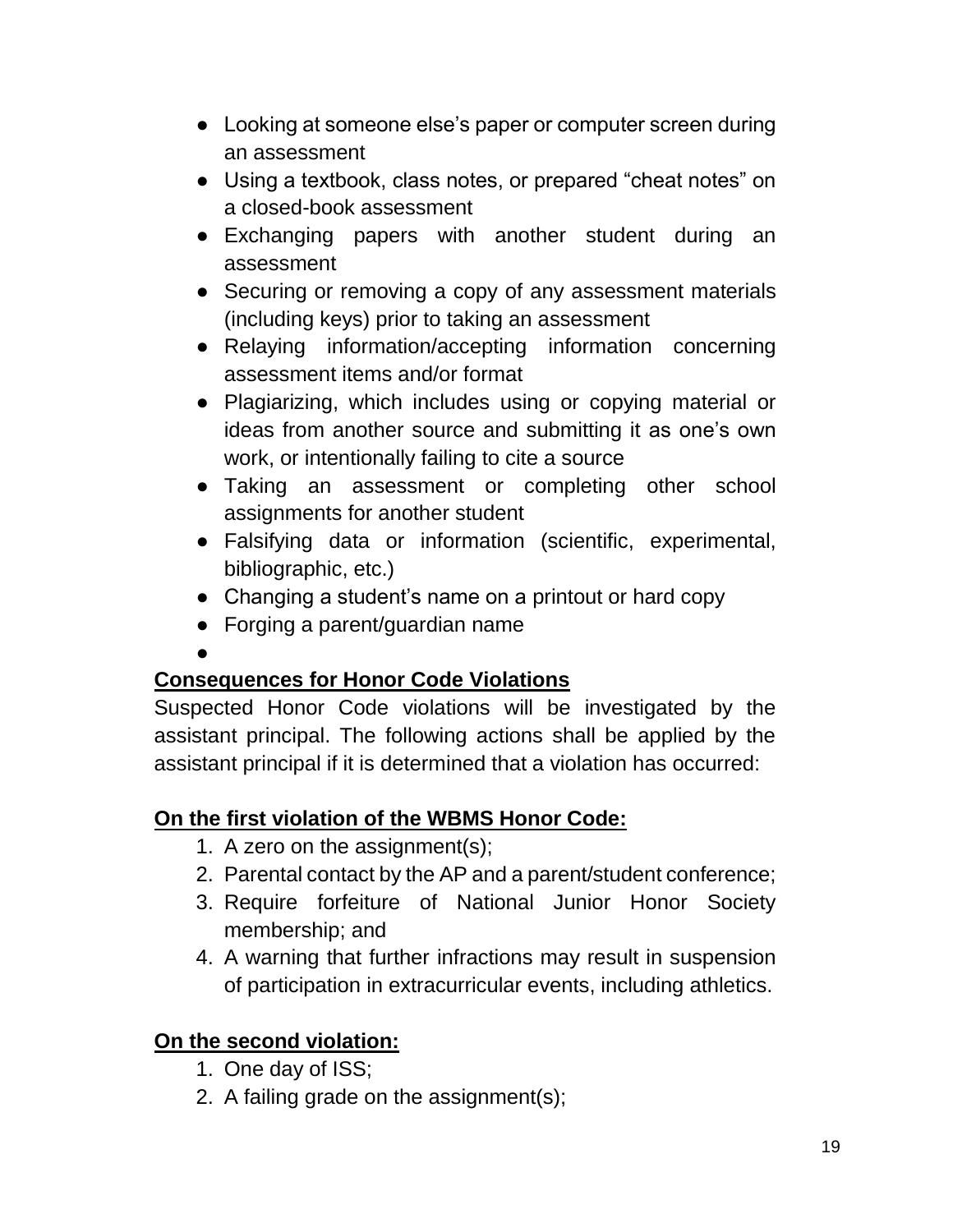- 3. Parental contact by the AP and a parent/student conference;
- 4. Dismissal from all leadership positions in student activities (clubs, classes, SCA, sports, etc.) for the remainder of the school year;
- 5. Short-term suspension from extracurricular events, including athletics; and
- 6. A warning that further infractions may result in long-term suspension or removal from extracurricular participation and OSS.

#### **On the third and subsequent violations:**

- 1. One day of OSS;
- 2. A failing grade3 on the assignment(s); and
- 3. Long-term suspension or removal from extracurricular events, including athletics.

## DRINKS/GUM/FOOD

<span id="page-19-0"></span>Chewing gum is not permitted unless permission is granted by the teacher.

Food and beverages are not permitted in the hallways. They must be completely consumed in the cafeteria.

<span id="page-19-1"></span>Water is allowed in the classroom in a clear container that has a lid or cap.

### FIRE DRILL/TORNADO READINESS/ EMERGENCY **EVACUATION**

Fire, tornado, earthquake, lockdown, and emergency evacuation drills are held regularly throughout the school year for safety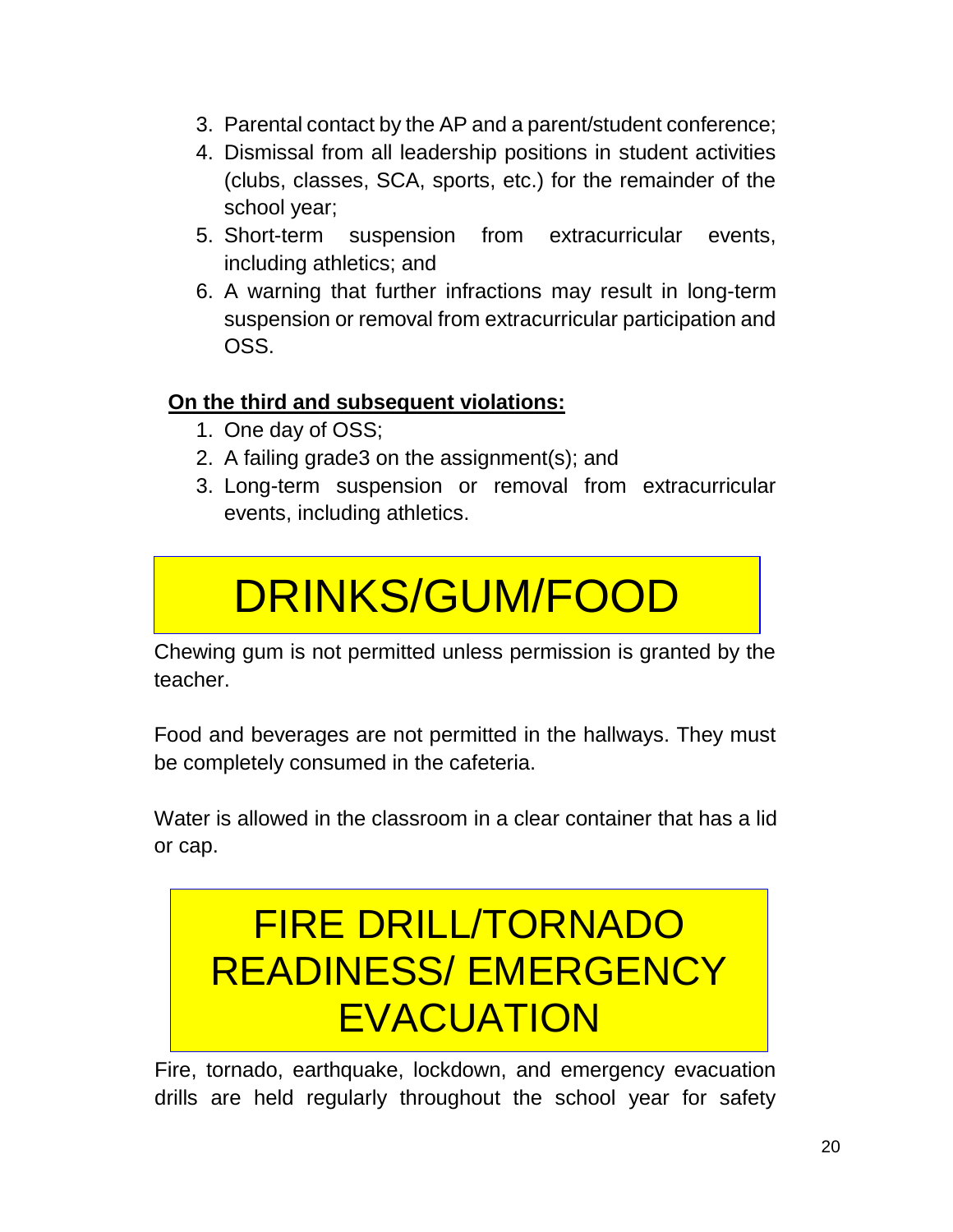purposes. Students are expected to follow the teacher's directions during drills. As a reminder, the fire, tornado, and lockdown procedures are posted in each classroom.

The entire staff has been trained on lockdown procedures and your child will participate in a series of lockdown drills this school year. It is imperative that students follow teacher directions prior to and during these drills. The drills are conducted so that students are aware of procedures in a variety of settings; this includes classroom, transition times, during lunch, and/or at the start/end of the school day.

## **FUNDRAISERS**

<span id="page-20-0"></span>The principal must approve all fundraising activities. Students may not fundraise at school for non-school related organizations. Students may not sell personal items at school.

## HALL PASSES

<span id="page-20-1"></span>Students are expected to use the hall passes given to them by their teachers. Students must go directly to the area indicated on the hall pass and return to the assigned classroom area as soon as possible. Students are not permitted to be in an area unless it is indicated on a hall pass and signed by a member of the WBMS staff. Surveillance cameras are located in various areas in the building to provide for security and supervision. Students are asked to stay to the right side of the hall during the bell changes and proceed directly from one location to another without delay. (No waiting for friends, socializing, etc.)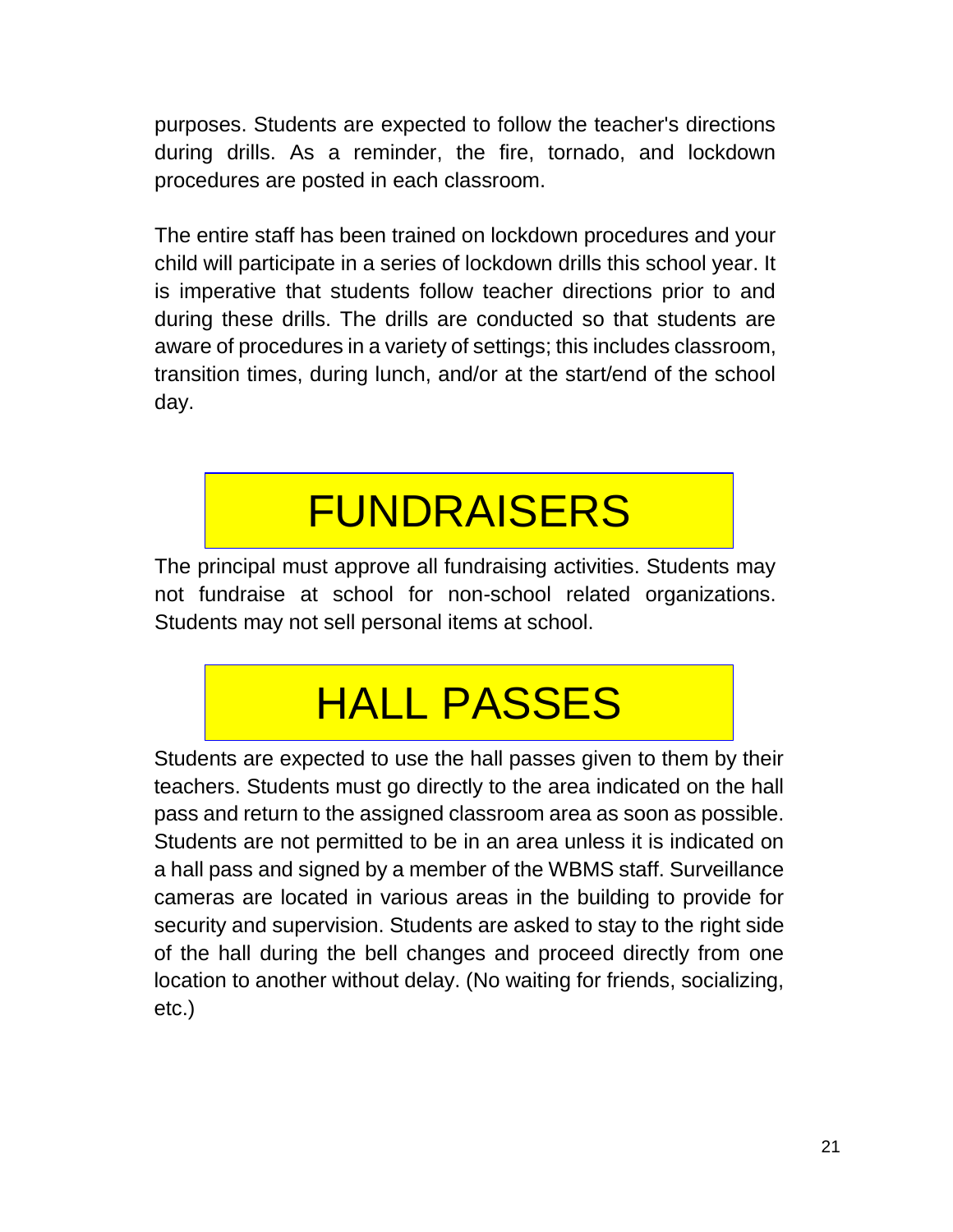## INTERNET USE

<span id="page-21-0"></span>CPS has adopted an Acceptable Use Policy (AUP) that addresses student use of the internet while using school computers. This agreement can be found in the CPS Information Packet sent home with students the first week of school. Students are expected to follow the CPS AUP for any online activity at school or activities related to school assignments. Students who violate this policy will be subject to disciplinary action.

### <span id="page-21-1"></span>PTSA

Membership in the WBMS PTSA is open to all interested parents and supporters of Western Branch Middle School. The organization sponsors numerous activities for students, teachers, and staff members throughout the year. PTSA activities are designed to strengthen the support and the communication between the parents and the school. All parents and students are urged to join this outstanding organization. Click here to join:

<span id="page-21-2"></span><https://cpschools.com/wbm/wbms-ptsa/>

# SPECIAL **DELIVERIES**

To maintain the integrity of the instructional program and to minimize disruptions to the school day, we will not accept special deliveries (lunches, flowers, balloons, etc.) for students. We discourage parents from bringing their child lunch on a frequent basis in order to teach students responsibility and to avoid interrupting classes.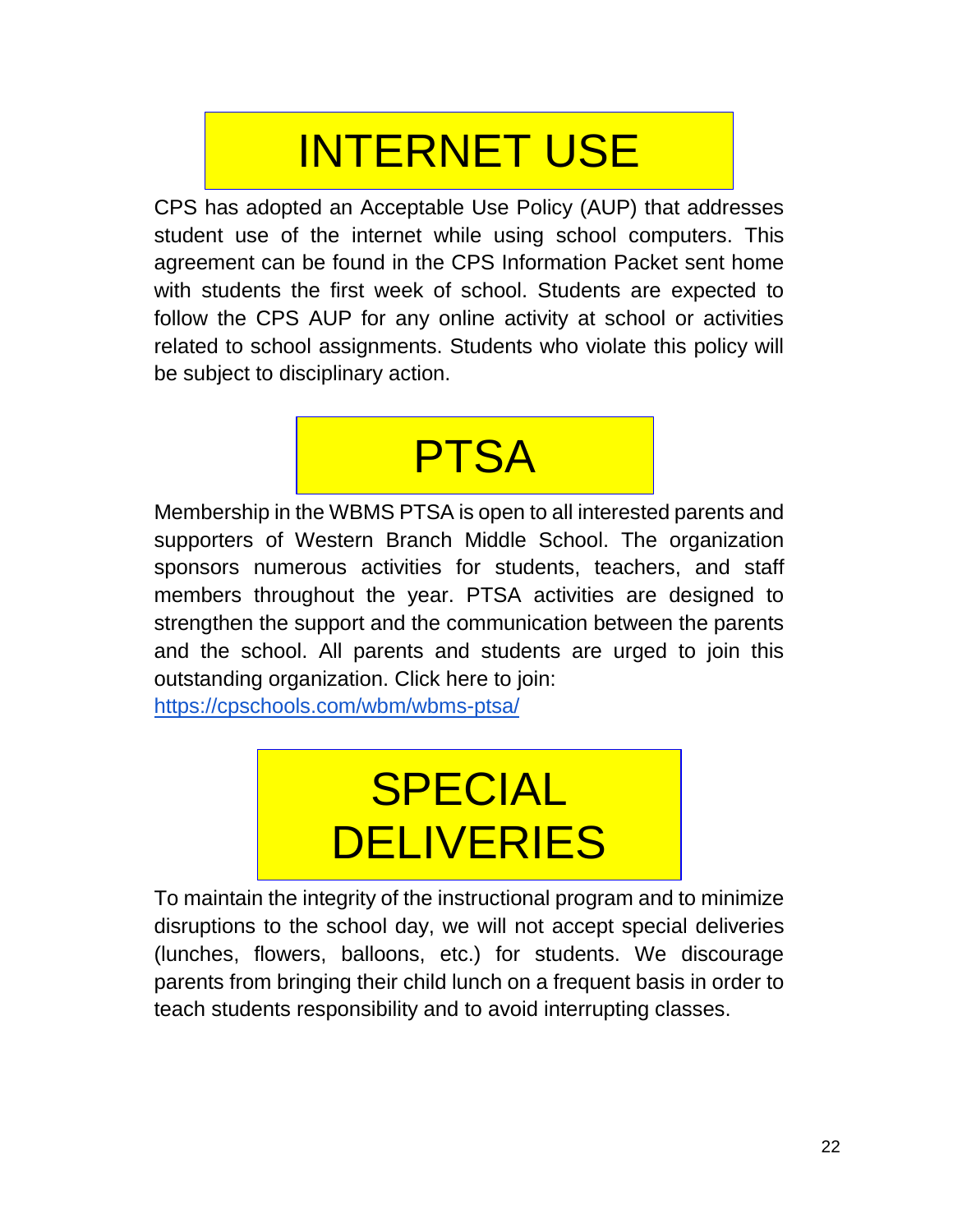## <span id="page-22-0"></span>STUDENT DRESS **CODE**

**Chesapeake School Board Policy:** The Chesapeake School Board expects all students to dress in a manner appropriate for the promotion of learning. Student appearance shall not be disrespectful, indecent, or dangerous to the health and welfare of students, or disruptive to the school environment.

**WBMS Standards** for reasons of health and safety:

- As CPS students are returning to school for the 2021-2022 school year, safety protocol restrictions that were in place during the pandemic have been modified. WBMS will follow the health and safety guidelines established by CPS.
- Students must wear clothes in an appropriate manner (e.g. buttoned, zipped up, or belted tight enough to prevent them from falling and/or exposing undergarments or body parts). All pants must be secured, buckled, or fastened at the waist with no undergarments showing.
- Students are permitted to wear leggings as pants. Pants, shorts, or leggings with rips, holes, or see through mesh above the mid-thigh are not permitted.
- Students will not be allowed to bring to school or wear inappropriate clothes, jewelry, apparel, or personal belongings that advocate violence, alcohol, and drug use and/or distribution; that represents gang activity and/or membership; that uses/stands for obscenities; or that reflect adversely on persons due to race, gender, creed, religion, disability, sexual orientation, or intellectual ability, or that contain inappropriate innuendos.
- Female students may wear cold-shoulder tops. Shirts must be worn under sheer tops. Undergarments may not be visible in any fashion. Visible cleavage or low cut shirts are not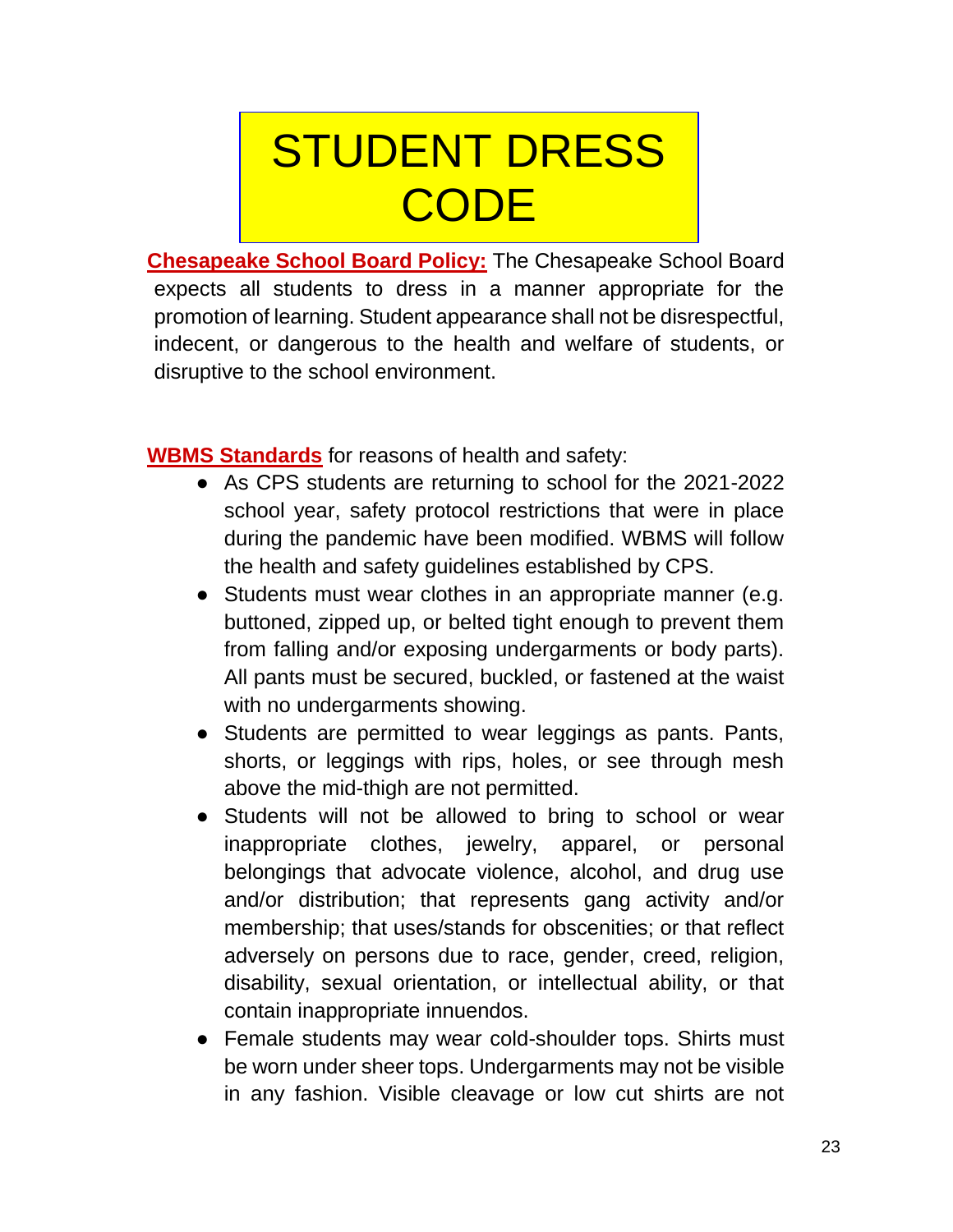permitted.

- Wearing of hats and pajama pants are not permitted in the building.
- Students must wear footwear at all times. Flip flops and slides are permitted; however, bedroom slippers or any other shoe that is not securely fitted are not acceptable for school.

If there is a doubt about a particular item of apparel, the student should contact a school administrator prior to the day of wearing the clothing item for a decision. When a student is in violation of the above guidelines, the student is allowed to contact the parent for a change of clothing. The student will not be permitted into the class until their dress code issue is resolved. Students that have multiple dress code violations will receive disciplinary action at the discretion of the grade level administrator.

# TELEPHONE USE

<span id="page-23-0"></span>Use of the office telephone is limited to emergency situations only. Students who have legitimate emergencies should receive permission from the teacher and should report to the office with a signed hall pass to speak with the office personnel regarding the use of the phone. Students will not be called to the phones to accept messages. Office staff will relay messages to students in emergency situations.

## VISITORS

<span id="page-23-1"></span>Visitors must present an ID and sign-in at the security desk. A visitor's badge will be given to every visitor who must wear the badge in a visible location. All visitors are required to report directly to the main office and the office staff will assist with any school related meetings, business, or arrange for student pick-up. When visitors leave the building, they must return their badge to the security desk. If parents or volunteers are working in the building, please do not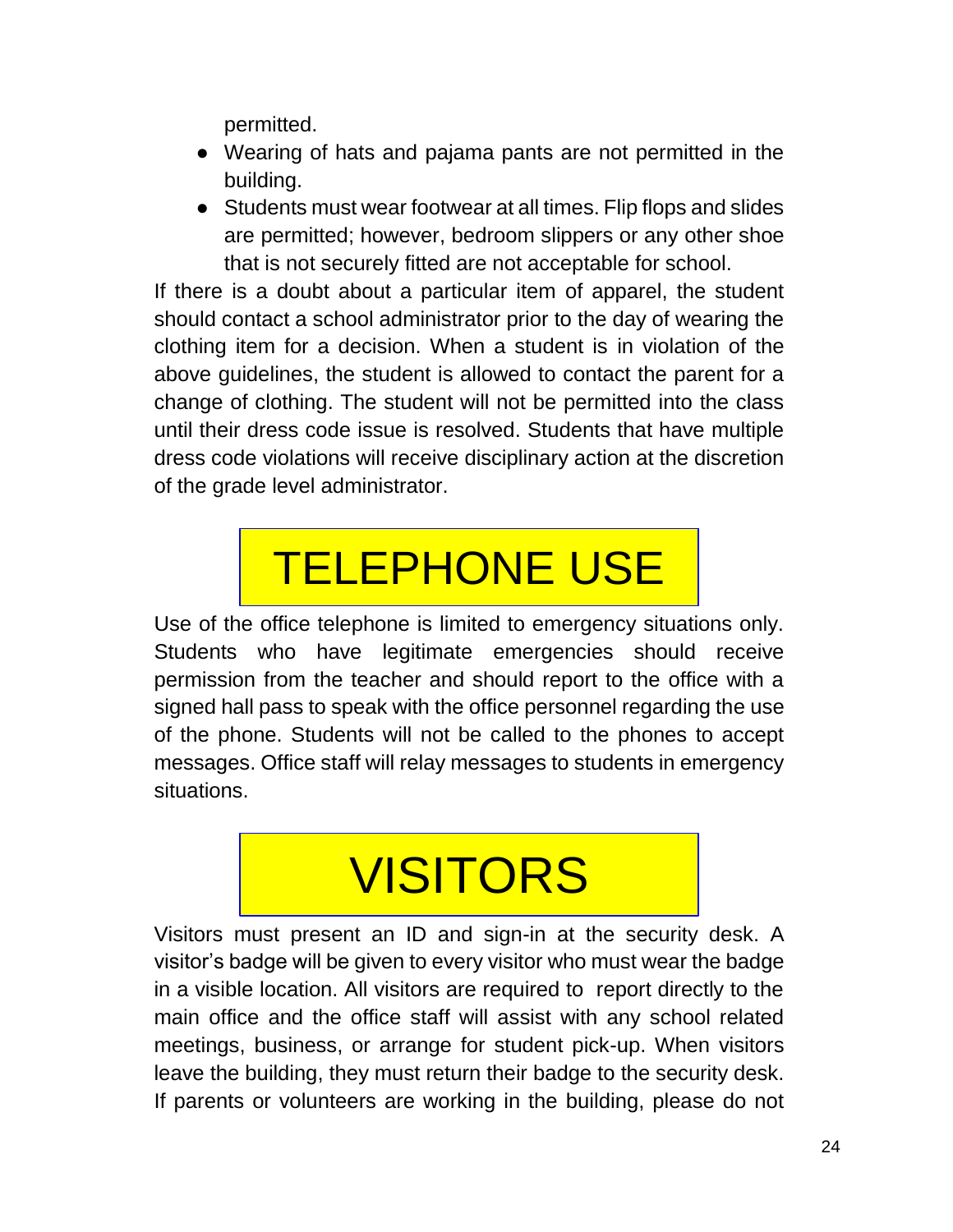take the liberty to visit teachers, classrooms, or your child's locker, without following the proper visitor procedures.

Raptor provides instant background checks against the Sex Offenders Registry.

In an effort to promote the safety of our students, the Code of Virginia 22.1-79.3 and the Chesapeake School Board Policy P 5-1.1 require that all schools register to receive updates to the Sex Offender and Crimes Against Minors Registry. Moreover, School Board Regulation R 5-1.1 requires that every visitor be screened for inclusion in the registry. We take the trust you have placed in us very seriously and will comply with state law and School Board Policy and strive to provide the safest environment possible for each of students. Should you have any concerns regarding this policy, please do not hesitate to contact Dr. Kambar Khoshaba, Principal, WBMS.

**Classroom Visits:** Parents who wish to observe their child in a classroom should make prior arrangements with the classroom teacher and the grade level administrator. Visits must be scheduled at least 24 hours in advance and are subject to the teacher's and administrator's availability. The purpose of the visit should be to observe the student. If there is a concern with a teacher's performance, a meeting should be scheduled with the teacher and administrator.

**Visiting Cafeteria:** Visitors are restricted to parents/legal guardians only. If parents/legal guardians wish to eat lunch with their child, they should report to the main office to sign-in. Parents may not bring food and/or drink items to the school during lunch for any children other than their own child. Parents/guardians that would like to eat lunch with their student should do so at the conference table in the guidance suite.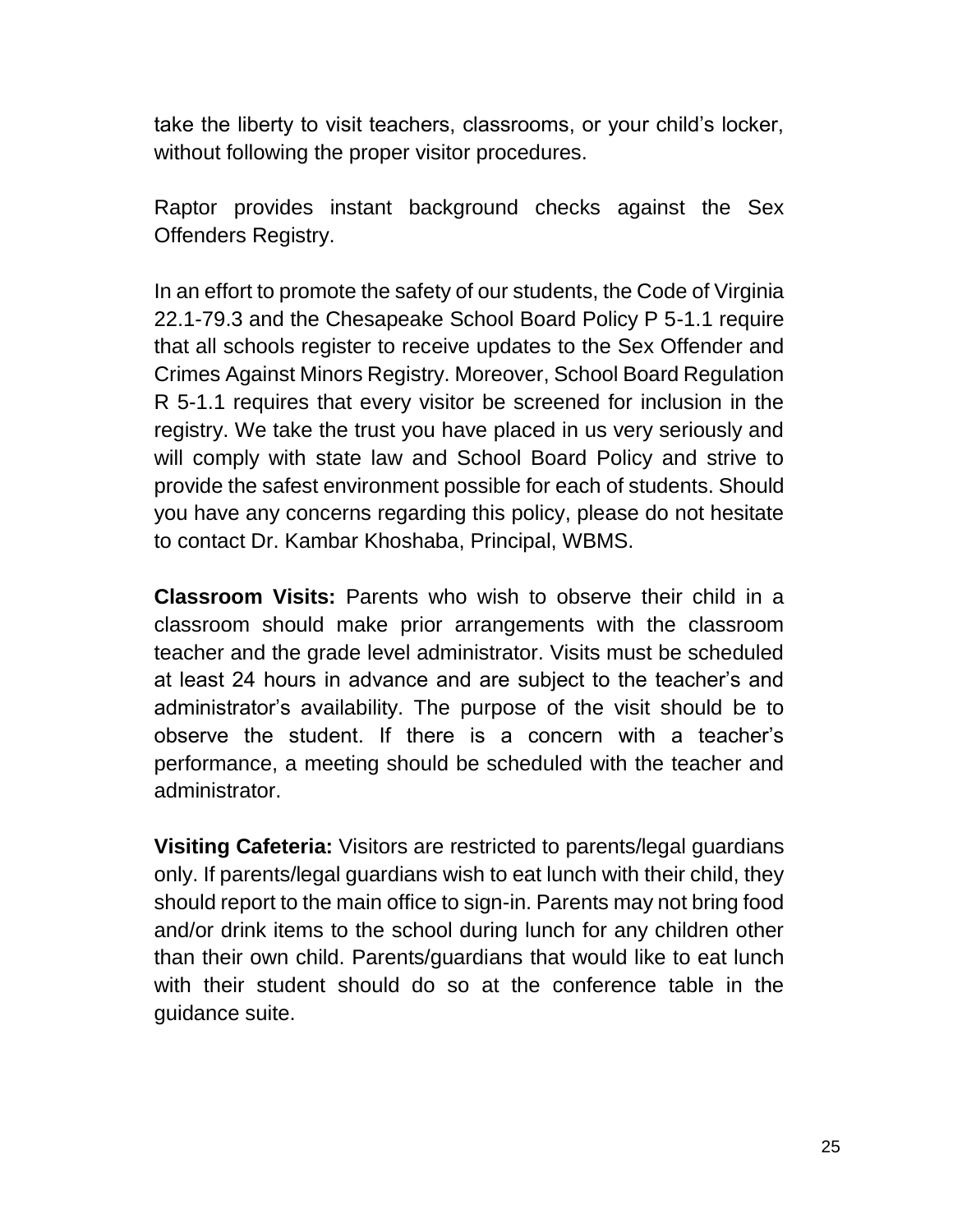## CLINIC/NURSE

<span id="page-25-0"></span>The school nurse is on duty during regular school hours. Students who need to see the nurse must have a pass from their classroom teacher before going to the clinic. Medications will be administered by the school nurse to students who have physician's orders and a parent permission form on file. Over the counter medications may be given if prescribed by a physician and if the medication is brought to the school in the original container by the parent/guardian. Shortterm prescription medication may not be administered more than five (5) consecutive days without the completion of a medication form by the physician. **Click below for a medication administration form**.

- Students are not allowed to carry or transport medicine or required medical supplies to school. This must be done by the parent.
- Students who routinely receive medication should come to the clinic as scheduled.

Parents of students who are not well and have a fever of 100 degrees or higher will be notified by the school nurse. Parents/guardians will be required to pick their child up within one hour of being notified. Students must be fever free for 24 hours before returning to school. **Request for Administration of Medication in Hampton Roads Schools:**

<span id="page-25-1"></span>**[https://ces.spsk12.net/UserFiles/Servers/Server\\_288806/Image/medication\\_admin.pdf](https://ces.spsk12.net/UserFiles/Servers/Server_288806/Image/medication_admin.pdf)**

## **GUIDANCE**

Each student is assigned to a grade-level school counselor. Counselors offer a variety of support to students ranging from classroom guidance lessons to individual and/or small group counseling sessions depending upon the needs of the students. They also work closely with teachers and administrators to provide the best learning environment. Parents who wish to meet with their child's school counselor may call the school for an appointment. Students who wish to meet with their school counselor may sign up for an appointment in the guidance office.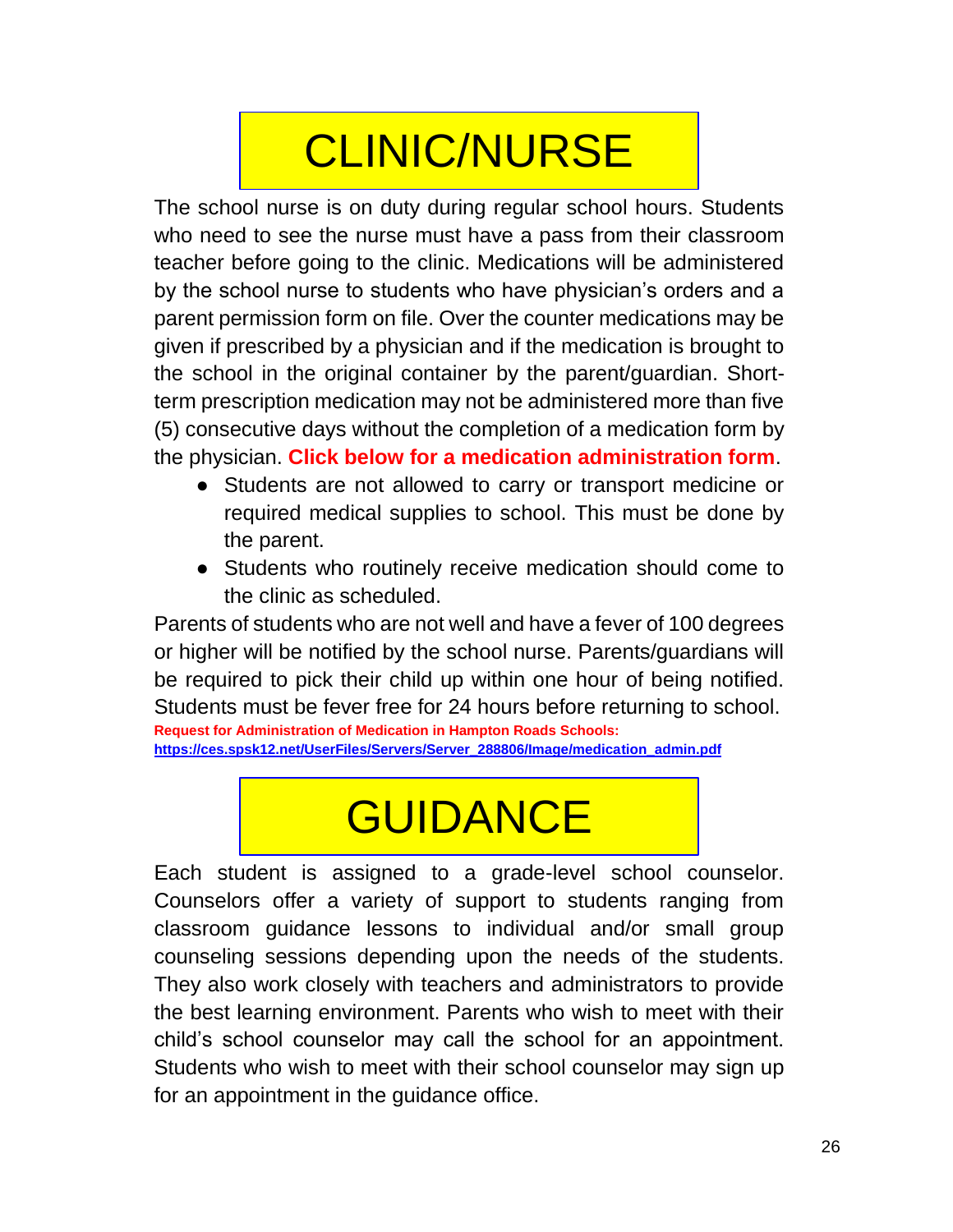## WITHDRAWS/TRANSFERS/ CHANGE OF ADDRESS

Parents withdrawing or transferring a student or changing a student's address must contact the Guidance Department for the proper procedures.

# GRADING POLICY

<span id="page-26-0"></span>The grading system used is a 4.0 alphabetical system with the quality of points and numerical equivalents distributed as follows:

| A     | 4.0 | 93-100       |  |
|-------|-----|--------------|--|
| A-    | 3.7 | 90-92        |  |
| $B+$  | 3.3 | 87-89        |  |
| B     | 3.0 | 83-86        |  |
| B-    | 2.7 | 80-82        |  |
| $C+$  | 2.3 | 77-79        |  |
| C     | 2.0 | 73-76        |  |
| $C -$ | 1.7 | 70-72        |  |
| D+    | 1.3 | 67-69        |  |
| D     | 1.0 | 64-66        |  |
| E     | 0.0 | 63 and below |  |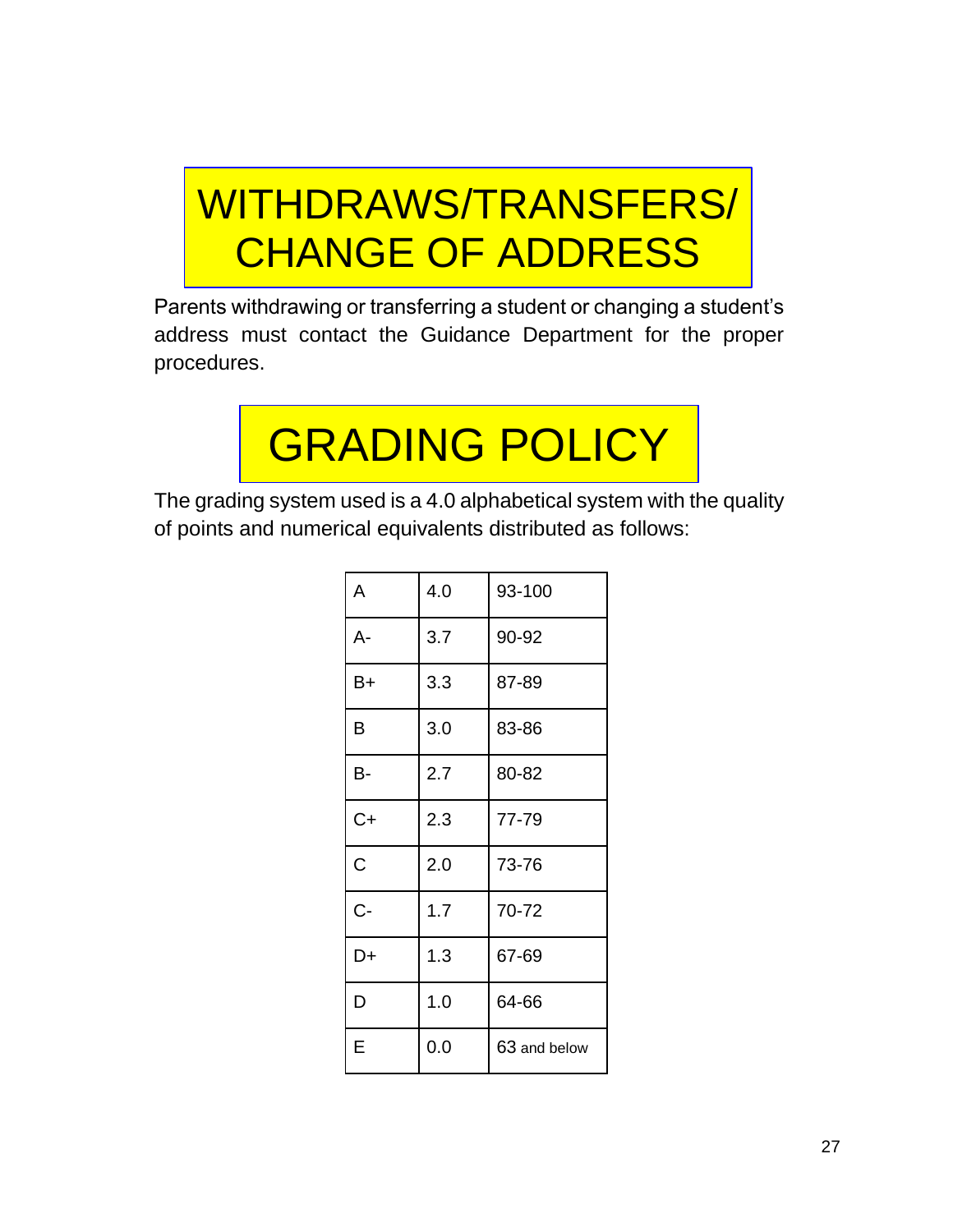### THE 5 C'S

<span id="page-27-0"></span>In preparing students to meet the Profile of a Virginia Graduate, WBMS is required to ensure that students develop the following competencies known as the "Five C's":

- Critical thinking
- Creative thinking
- Communication
- Collaboration
- **Citizenship**

# <span id="page-27-1"></span>HIGH YIELD STRATEGIES

Over the course of the next few years Western Branch Middle School will be focusing on a series of high yield strategies that improve student performance and learning. These strategies are already being used by our staff, however, we will focus on making sure these strategies are implemented consistently and with intent to improve student outcomes. Below is a detailed list of the strategies and the year of focus.

| <b>Year of Implementation</b> | <b>High Yield Strategies</b>                                                                              |
|-------------------------------|-----------------------------------------------------------------------------------------------------------|
| 2018-2019                     | Posting daily learning intentions in<br>student friendly language                                         |
| 2019-2020                     | Offer overt instruction<br>Give timely feedback                                                           |
| 2020-2021                     | Post ILOs (continuation)<br>Offer overt instruction (continuation)<br>Give timely feedback (continuation) |
| 2021-2022                     | Post ILOs (continuation)<br>Offer overt instruction (continuation)<br>Give timely feedback (continuation) |
| 2022-2023                     | Get the student to engage with intent<br>Provide multiple exposures to the<br>learning                    |
| 2023-2024                     | Have student apply their knowledge                                                                        |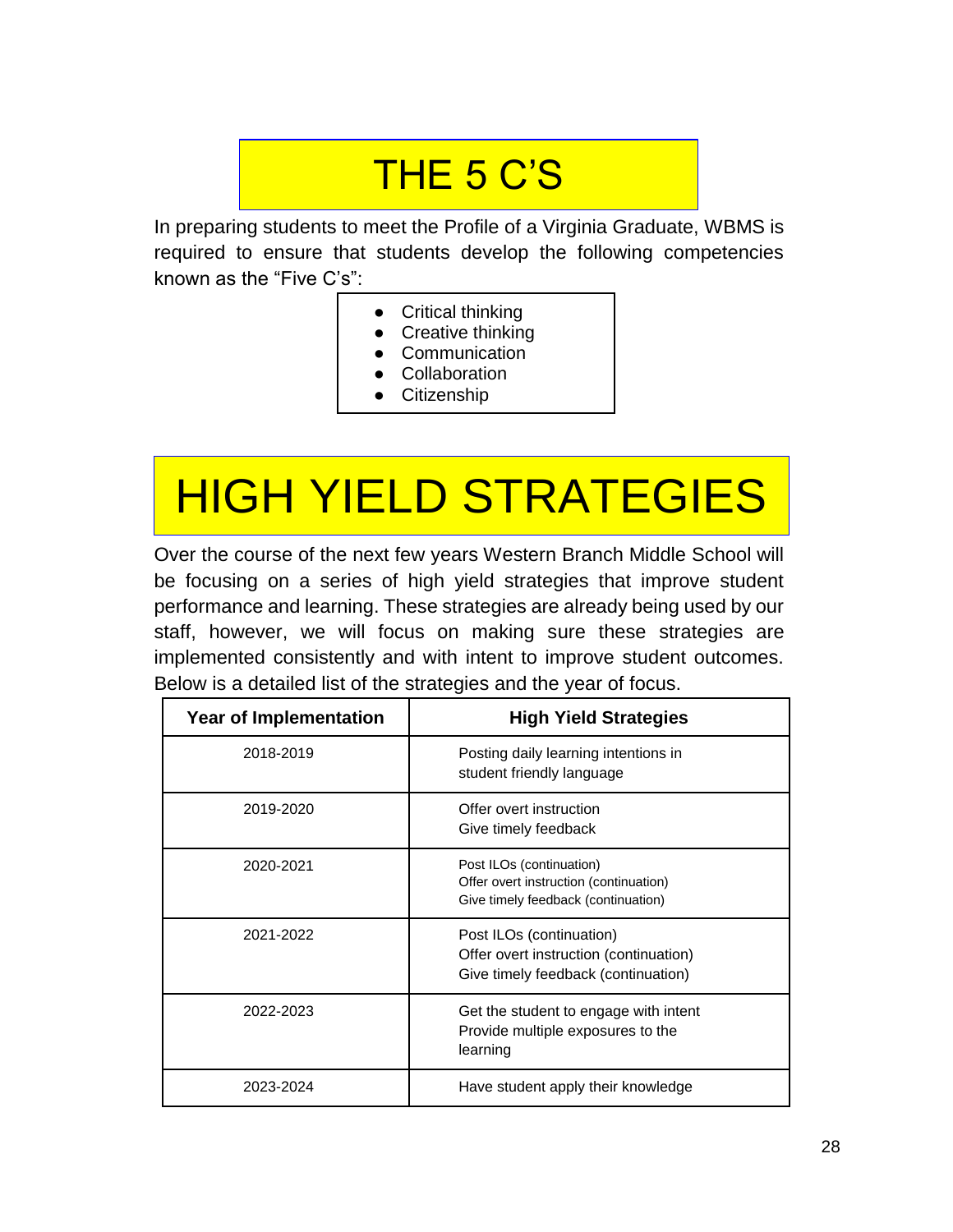## MAKE-UP WORK

#### <span id="page-28-0"></span>**Make-up Work Due to Absences**

When absent, it is the student's responsibility to request and complete all work missed.

- If a student is absent for three days or less, missed work should be requested upon the student's return to school or the student may refer to StudentVue for assignments.
- Parents may request work ahead of time when absences are anticipated.
- Make up work should be available within 24 hours after the request is made to the school.
- Due dates for all make-up work shall be determined by the teacher based on the nature of the assignments missed and the number of days absent.
- Work not made up will receive a zero.

#### **Make-up Work for In-School/Out of School Suspension**

Students are expected to make up class work when they are assigned to In-School/Out of School Suspension. It is the responsibility of the student to request missed work.

Due dates for all make-up work shall be determined by the teacher based on the nature of the assignments missed and the number of days absent.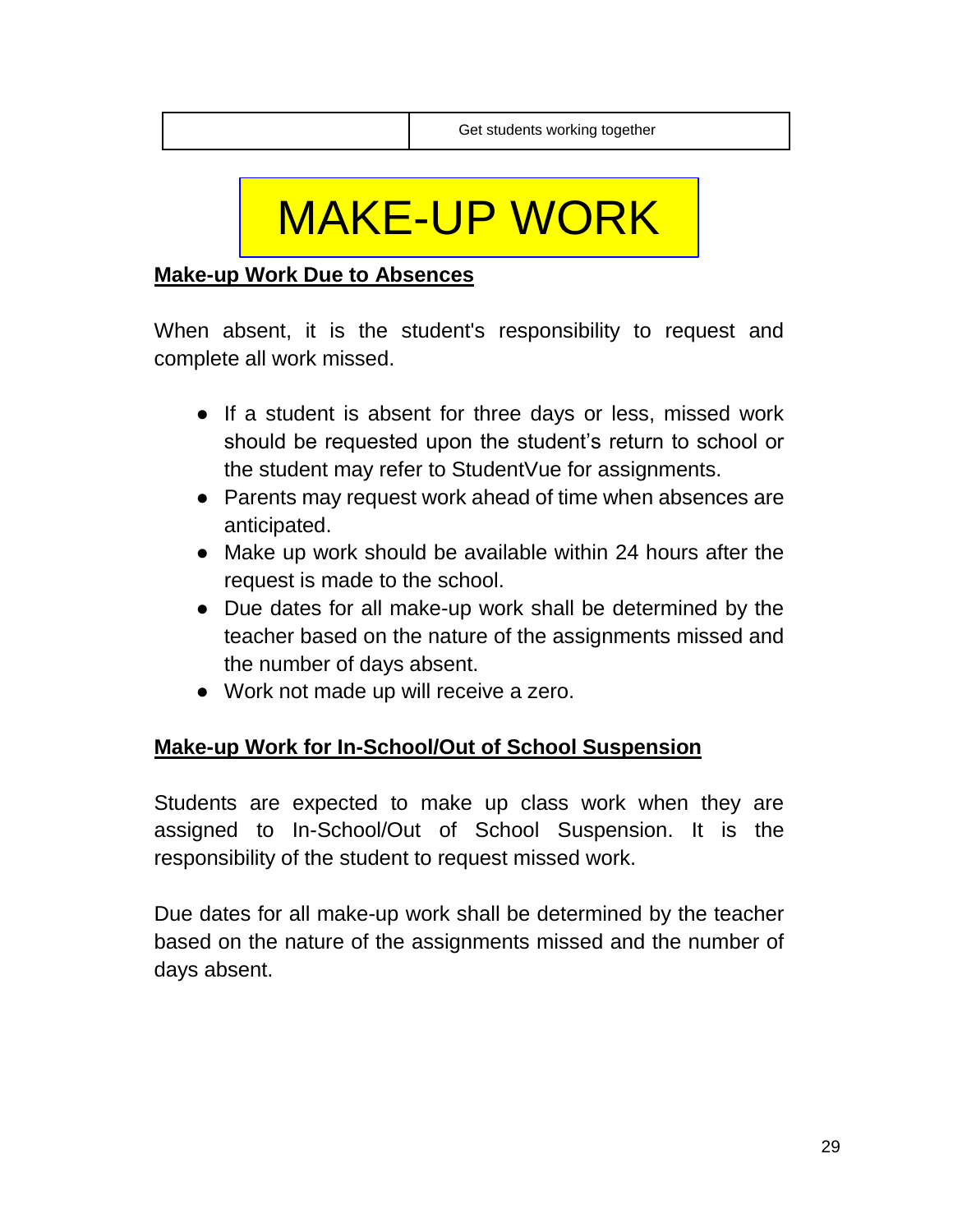## **HOMEWORK**

<span id="page-29-0"></span>The Chesapeake School Board considers homework an important component in the learning process. It is a natural link between the home and school and is an extension of time in which formal learning can take place. Correctly monitored, it gives students an opportunity to learn how to work independently and how to be accountable.

Projects, book reports, and other assignments handed in late will be accepted with reasonable progression of penalties. A reduction of one letter grade for each day an assignment is late is an example of an appropriate penalty.

Middle school students should spend approximately 10-20 minutes per night completing homework and/or studying for each core subject depending on the ability level of the class (honors vs. average). Parents are encouraged to monitor homework by daily review of Schoology or ParentVue/StudentVue.

# **ATHLETICS**

<span id="page-29-1"></span>WBMS offers an athletic program that is available to all students. Students may participate in the following sports: football, volleyball, girls' & boys' basketball, wrestling, cheerleading, field hockey, girls' & boys' track and girls' softball. End-of-season athletic celebrations will be held for Fall, Winter, and Spring sports.

To be eligible for participation, students must be in compliance with all Chesapeake Middle School League (CMSL) eligibility regulations that include, but are not limited to, the following:

- Must maintain an overall GPA of 2.0 or higher.
- Must not reach the age of 15 on or before August 1 of the school year in which the student intends to participate.
- Must have a complete physical on a Chesapeake Middle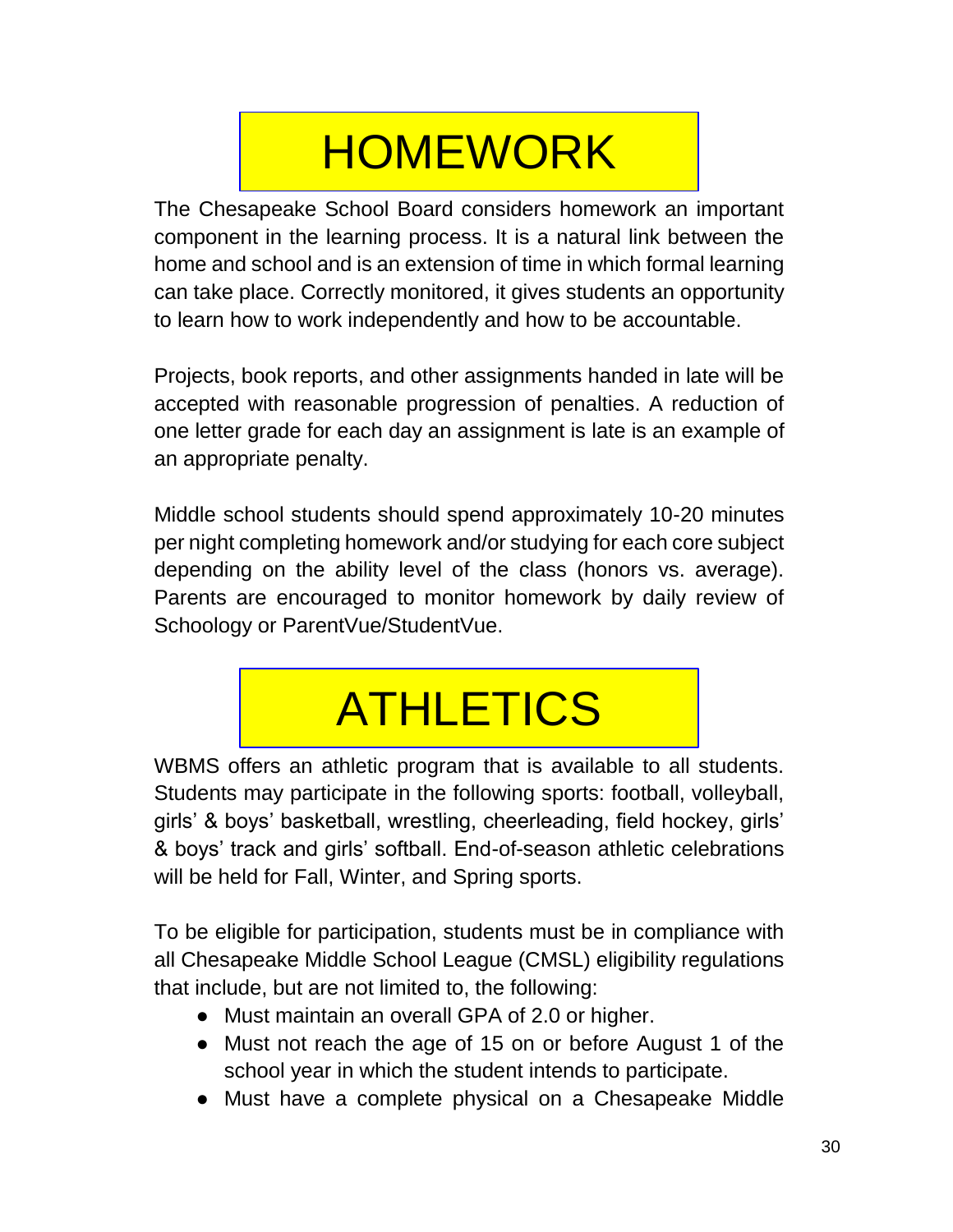<span id="page-30-0"></span>School League Form and a Concussion Test annually. The complete CMSL Individual Eligibility Requirement can be found by accessing the CPS website.

### AFTER SCHOOL **ACTIVITIES**

Students staying after school for any event (i.e., clubs, athletics, study hall, dances) must be picked up at the designated time immediately after the event is over. Students who are not picked up in a timely manner may be prohibited from staying after for future events.

### **SCA**

<span id="page-30-1"></span>The WBMS **S**tudent **C**ouncil **A**ssociation (SCA) supports student activities and acts as a forum to discuss student affairs and student interest items. It fosters student leadership by working to develop the characteristics of effective leadership and citizenship and by promoting student involvement in the school and greater community.

All students at WBMS are eligible to be chosen as their homeroom's SCA representative. SCA officers are appointed and are representatives to the administration.

## <span id="page-30-2"></span>CLUBS & INTRAMURALS

There are several clubs available for students to join. Information concerning clubs will be made over the public address system.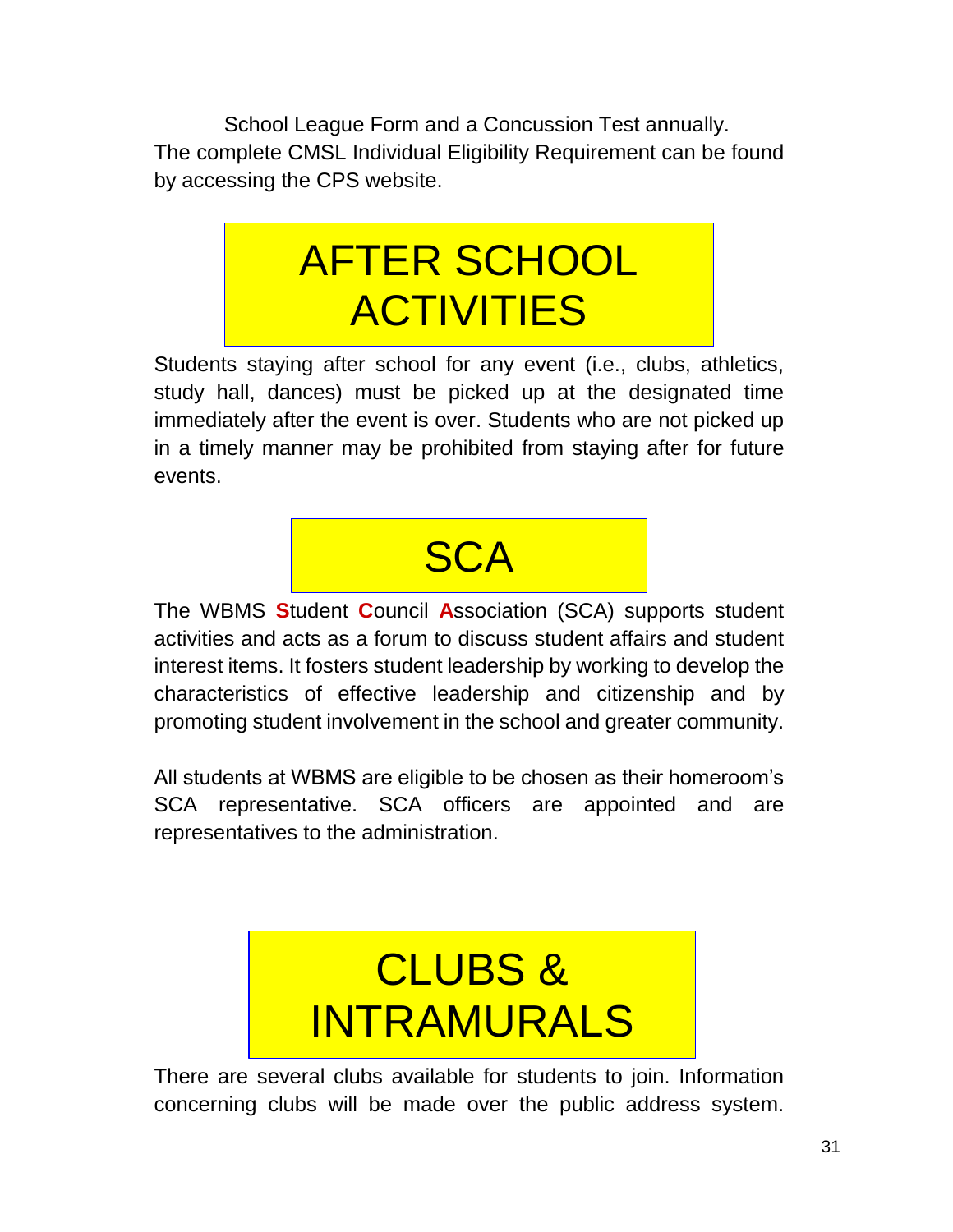<span id="page-31-0"></span>Intramurals will also be announced through the public address system. All students are eligible to participate in the intramural program with parent permission.



At the conclusion of each school year, WBMS recognizes students who have demonstrated academic excellence in both core and elective classes. An evening event will occur for the 8th graders, and daytime assemblies will take place for 6th and 7th graders. Parents and family members are welcome to attend these events.

## <span id="page-31-1"></span>HONOR ROLL RECOGNITIONS

<span id="page-31-2"></span>At the end of each nine week grading period, students earning Honor Roll status for the nine weeks will be acknowledged.

# BOOK BAGS

Book bags must be stored in lockers upon arrival to school as they are not allowed in classrooms. Students may carry a drawstring bag for PE clothes during elective bells only.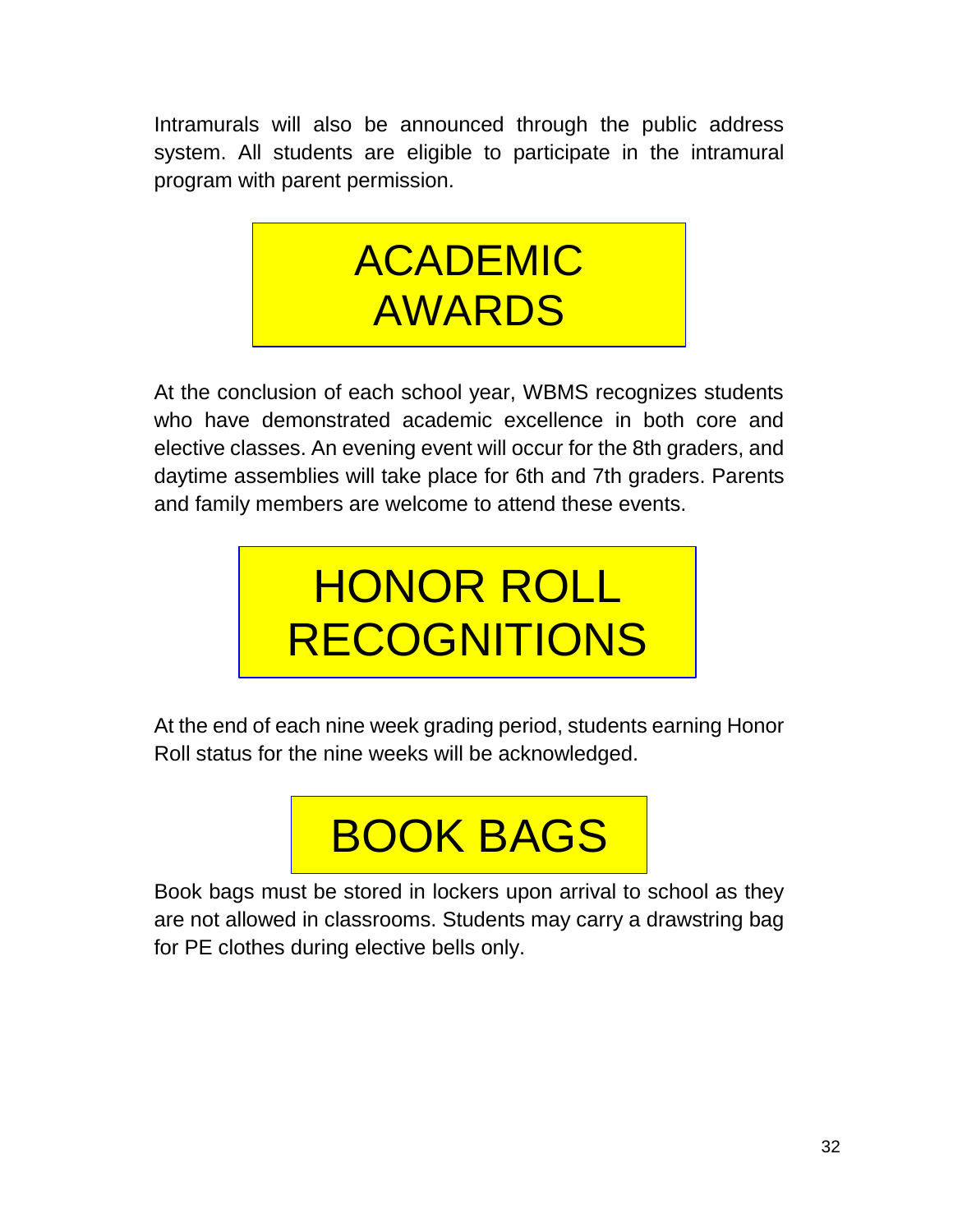## **PHYSICAL EDUCATION**

<span id="page-32-0"></span>All students are expected to participate in physical education. It is recommended that students purchase a gym uniform and a PE lock to secure their personal belongings. WBMS is not responsible for lost or stolen items.

**For the safety of all participants, PE students must refrain from pushing, shoving, and being out of their assigned area while in the gymnasium or locker room.** Failure to comply will result in disciplinary action.



<span id="page-32-1"></span>During transition times, students must report directly to the next class. Loitering in the hallway is not permitted. At no time may a student exit the building without adult supervision. Failure to comply will result in disciplinary action.